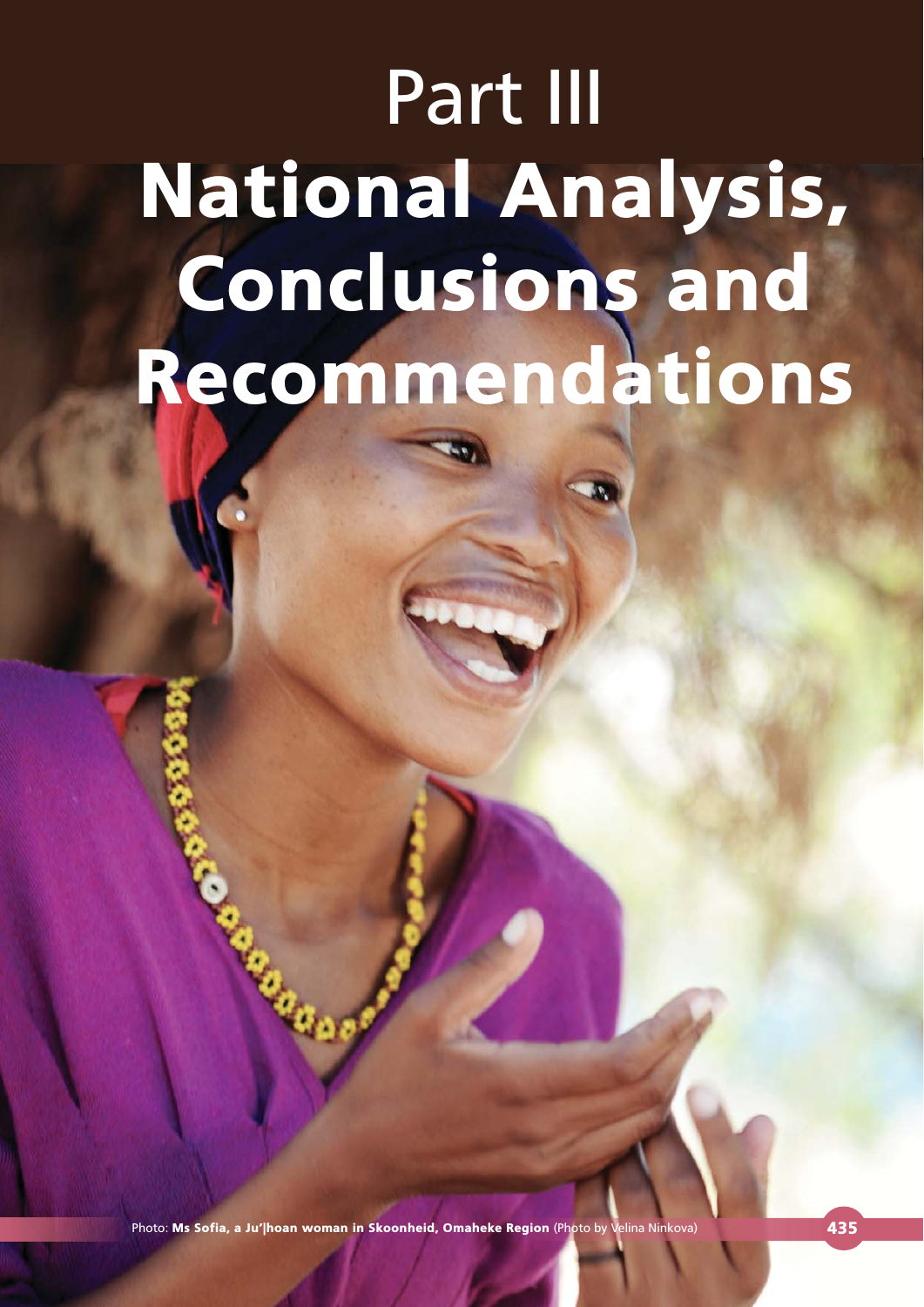the official handover of cattle by the Namibian-German Special (Individual and Special) (ASG) (Particle by the Namibian-German Special)<br>Initiative Project (NGSIP), Skoonheid Resettlement Project, Omaheke Region, May 2009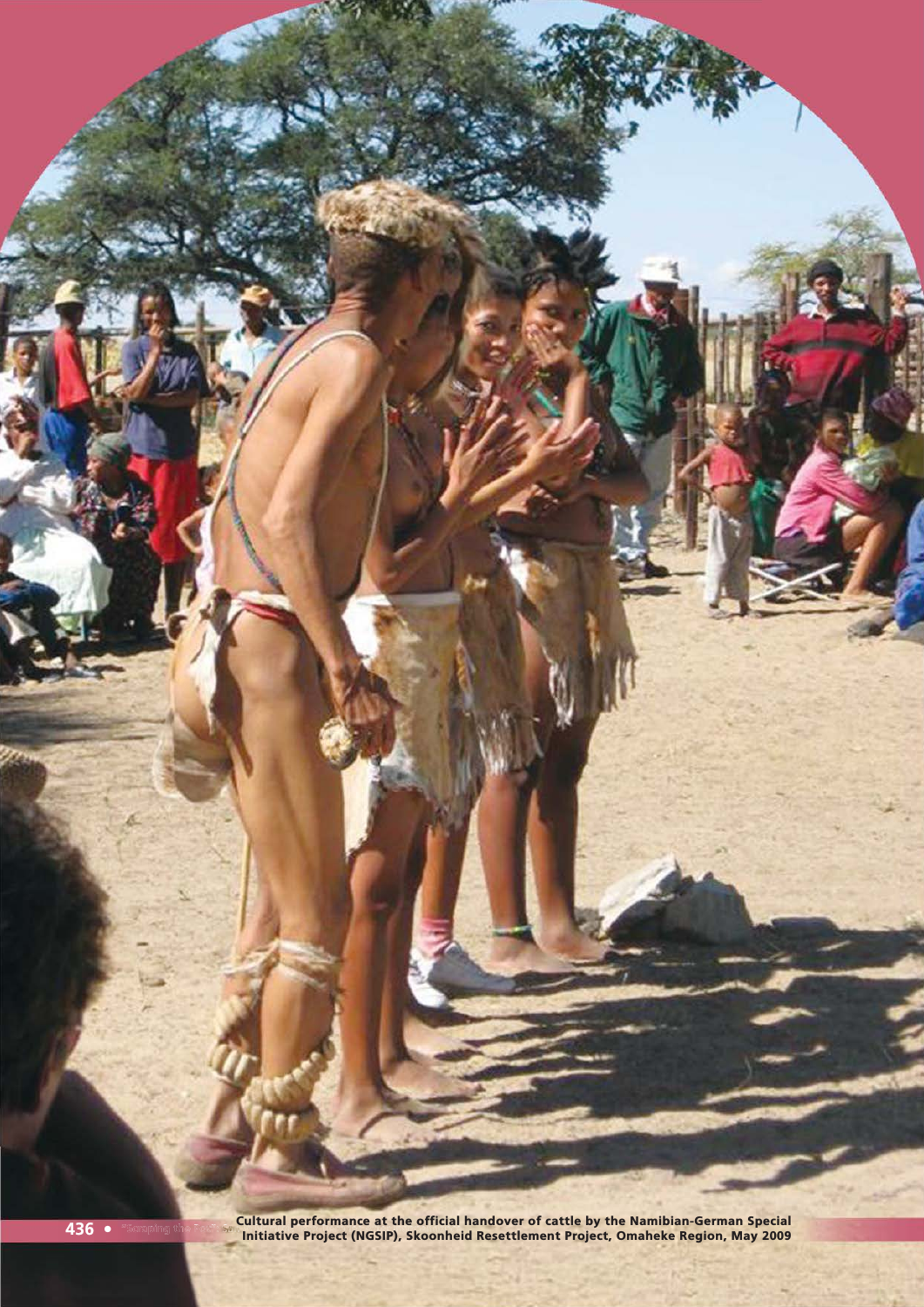# Chapter 13 Access to Land

By **Ute Dieckmann** and **Erik Dirkx**



# **13.1 Introduction**

The ancestors of contemporary San in Namibia were once the sole occupants of much of the land which is now Namibia. Today, landlessness is one of the major challenges for them in respect of poverty, marginalisation, identity, and last but not least, cultural persistence. Land use and culture are closely interlinked. Culture manifests itself in many forms, one of which is the particular way of life that is associated with land and the use of the natural resources to be found on that land. San cultures – formerly based on acquiring food and other resources through hunting and gathering – are closely linked to access to (ancestral) land and the use of its animals and plants. In the course of our research it became evident that those San who are still living on their ancestral land (e.g. the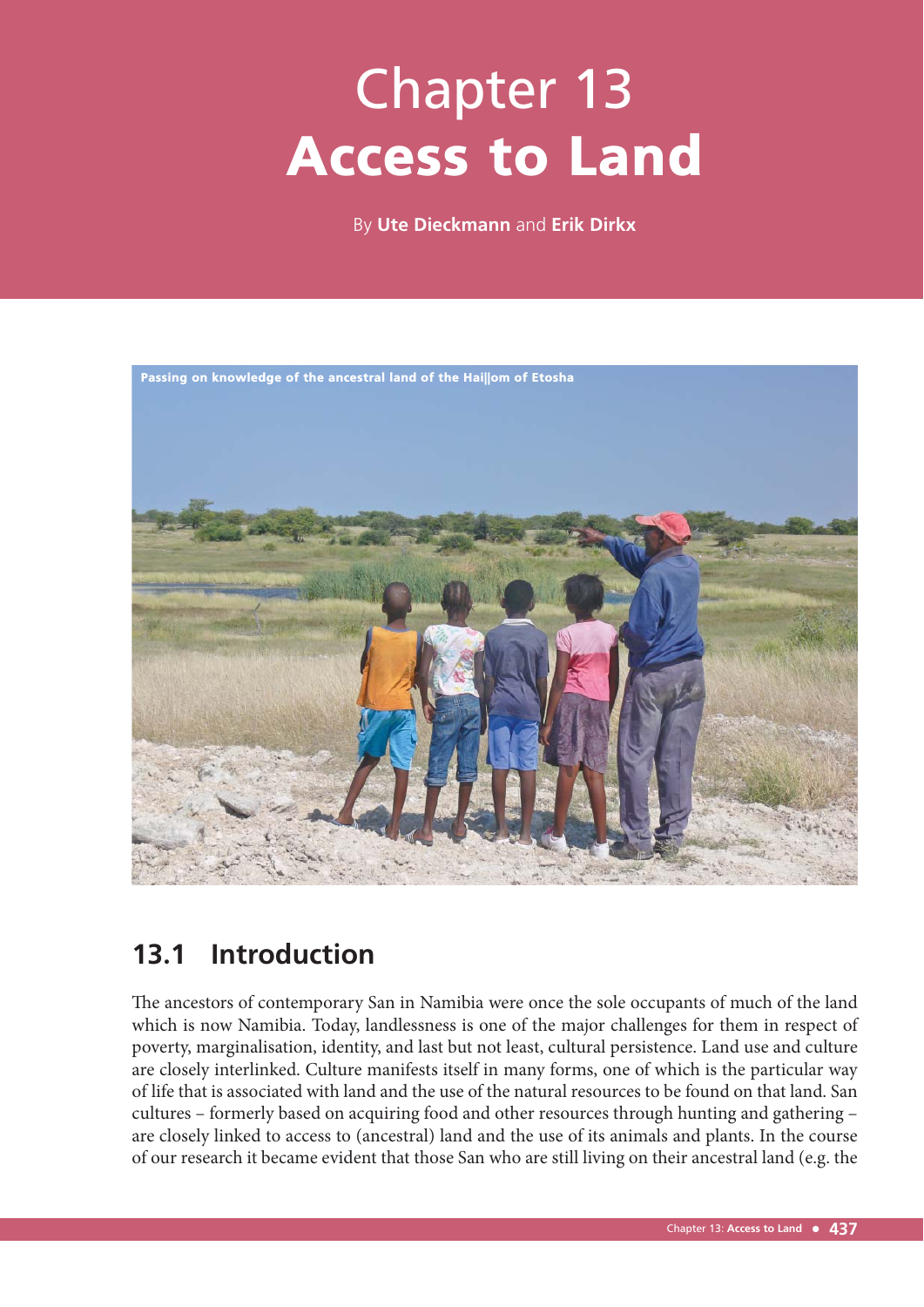Ju|'hoansi in the Nyae Nyae Conservancy and the Khwe in the Bwabwata National Park (BNP)<sup>1</sup>) have a much stronger sense of identity and culture than the San groups living on land occupied by people from other ethnic groups or on land where traditional livelihood activities are no longer possible (e.g. resettlement projects).

Due to their history of land dispossession and the wholly inadequate response to dealing with the issues that arose from this dispossession (see below), the majority of San communities are at risk of becoming an underclass – or indeed have already become an underclass, e.g. in areas where San communities have little or no control over and/or access to land and are used by other ethnic groups as workers in return for payment in kind, or even alcohol. To a certain degree, assimilation of the San into neighbouring cultures has already taken place in some areas, e.g. in Omusati Region (see Chapter 8), but even so, the San remain an underclass within the cultures which are absorbing them, thus they are easy to exploit. This is because the San have not been *fully* integrated into the cultures of their neighbours, i.e. to the extent that they are allowed equal access to (customary) rights and resources (e.g. land). When addressing the issue of land and Namibian San communities, the connection between culture and access to land, and the importance of land in overcoming their current marginalisation, clearly have to be considered.

The African Commission on Human and Peoples' Rights (ACHPR) reported as follows in its *Report of the African Commission's Working Groups of Experts on Indigenous Populations/Communities: Mission to the Republic of Namibia, 26 July – 5 August 2005*:

"Through land dispossession San communities have lost their food security; they have become economically dependent on other ethnic groups and government food aid, they have experienced a loss of dignity, disruption of their social fabric, and degradation of their environment by intruders with large cattle herds; and, in sum, they remain a marginalized population." (ACHPR and IWGIA 2008: 113)

This statement encapsulates the consequences of land dispossession well: land dispossession was one of the main factors that contributed to the marginalisation (socially, culturally, economically and politically) of San communities during the colonial period. Many other ethnic groups – such as the Herero, Nama and Damara peoples - suffered the same fate and could not stay on the land on which they had lived prior to colonisation; but unlike the majority of San, these (and other) ethnic groups were granted 'homelands' following the recommendations of the Odendaal Commission (South Africa 1964).<sup>2</sup> With the exception of the remote and semi-desert area that comprised the homeland of Bushmanland, which was part of the area traditionally occupied by Ju|'hoansi, San were then left without any land of their own, and were pushed to the margins of their traditional territories. After Independence in 1990, the homelands were turned into communal land, i.e. areas now administered under the **Communal Land Reform Act 5 of 2002**, but the marginalised status of the overwhelming majority of the San has remained unchanged.<sup>3</sup>

<sup>1</sup> The few !Xun living in the BNP moved to the area because of the war for Namibia's independence (see Chapter 10, section 10.2.2).

<sup>2</sup> Prior to colonisation, land was not clearly divided up between ethnic groups, and land was used flexibly by members of overlapping communities. The German – and later the South African – colonial administration created reserves for specific ethnic groups in every principal farming district. These reserves provided a labour source for white settlers, but they were too small to accommodate an entire population. With the implementation of the recommendations of the Odendaal Commission, the number of existing native reserves was reduced and the overall size of those that remained was increased (Dieckmann 2007b: 124, 176).

In this context it should be noted that the San groups living in the communal areas of Ohangwena, Omusati, Kavango and Caprivi do not have a recognised separate Traditional Authority (TA); each of these San groups falls under the TA of a neighbouring ethnic group.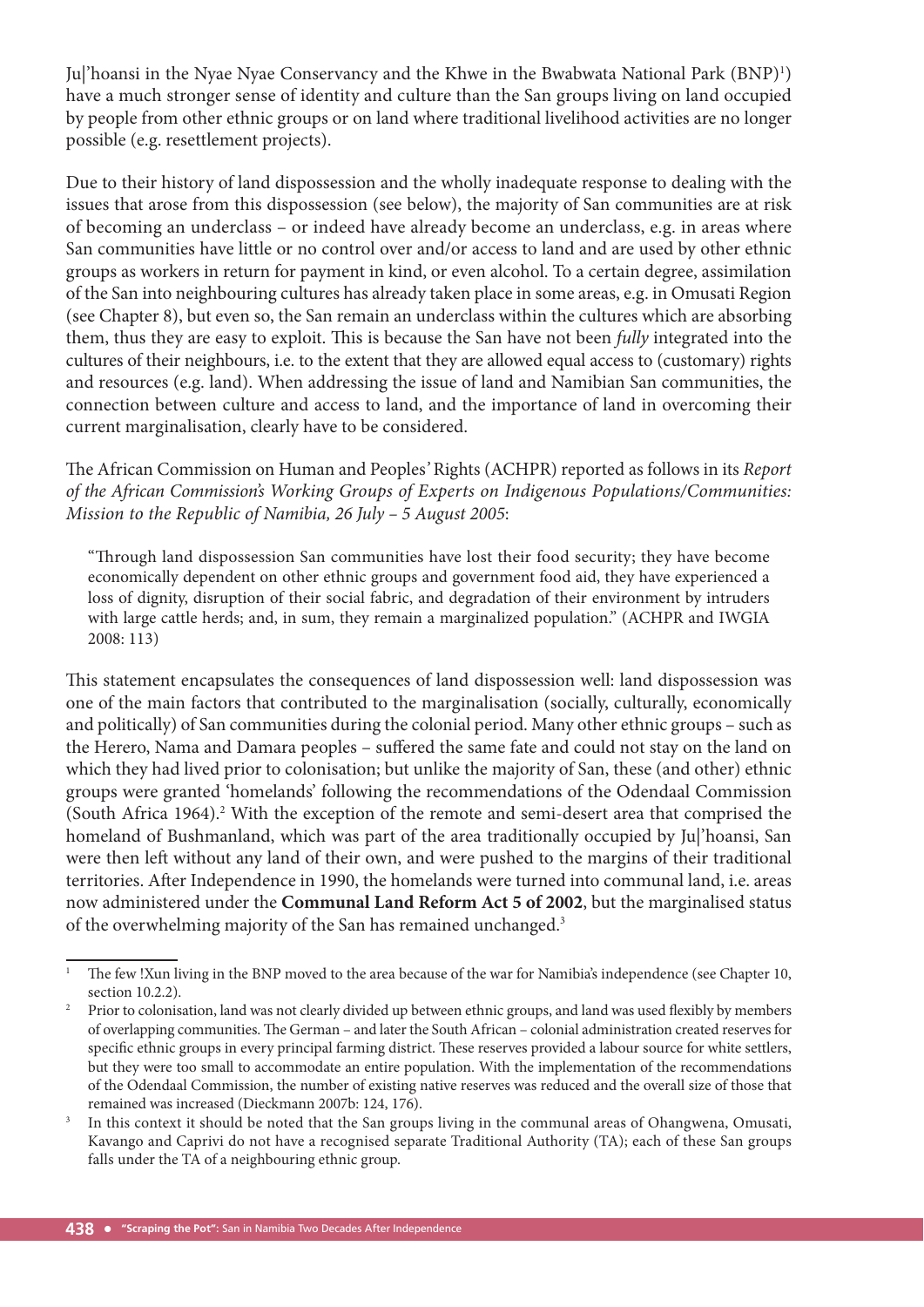One of the factors that led to the large-scale land dispossession of the San during the precolonial and colonial eras was the erroneous belief that the San, due to their mobile lifestyle, never 'owned' land per se. Although it is true that the various San groups did not embrace the concept of private land ownership, they did have customary land rights, which regulated access to land and its resources. Due to their subsistence strategies – predominantly hunting and gathering – they needed large territories in order to access the resources necessary for their livelihoods, the availability of which would depend on the environmental circumstances in an area in any given season or year. Extended families formed co-residential units, led by a headman, usually occupying and 'owning' a specific territory (*n!ore*), and generally made up of a core of consanguineous kin (siblings and their parents) (Guenther 1999: 25). A headman – which the Ju|'hoansi, for example, called the *n!ore kxao* – oversaw the management and use of resources. The *n!ore* sizes varied according to the types and amounts of natural resources present, and these had to be sufficient to meet the needs of a group in an average year. In the Nyae Nyae area, for example, the original size of a *n!ore* was about 200 km<sup>2</sup> (Hitchcock 2013), and mobility depended on the seasonal availability of natural resources (game and veldfood). There was some aggregation and dispersal between different family units - again in tune with the seasons – and other San groups could usually enter and utilise the resources in the *n!oresi* (plural) claimed by other families, provided that the headman of the area granted permission. Guenther summarised the strategy as follows: "[It] is a rule that makes ecological sense, given



**Source:** J.H. Van der Merwe (ed.), *National Atlas of South West Africa (Namibia)*, 1983.

the unevenness and unpredictability in the distribution of resources over space and time, and the consequent need for a flexible territorial 'policy'." (Guenther 1999: 26)

So, even though there were established and clear rules and customary land rights which were accepted and followed within San communities in the past, outsiders ignored these San land-use patterns and tenure systems because they were completely different from those of pastoralists and agriculturalists, and furthermore, the San's environmental footprint was far less evident than those of pastoralists and agriculturalists. Consequently, the San were perceived as nomadic (i.e. as having no territorial claims). These factors, combined with the lack of overall San leadership, resulted in weak resistance to encroachers (see further on), namely the Bantu-speaking groups in the pre-colonial era, and later the white settlers.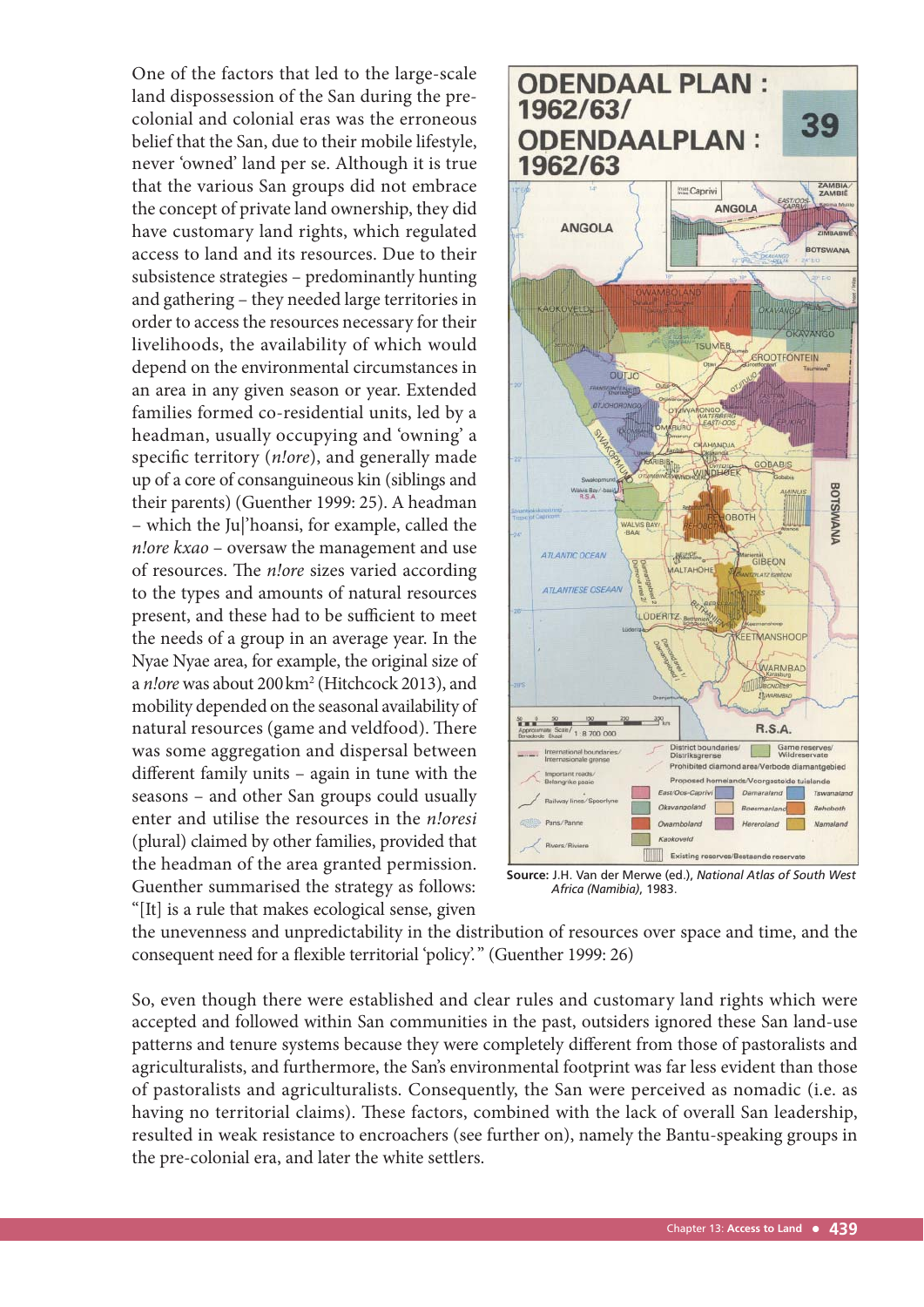

**Source:** Biesele and Hitchcock 2011

As a consequence, the land used and owned by San groups in the past was summarily taken over, and this process continues unabated today as other ethnic groups come to occupy land which the San have been using traditionally for eons. The impacts of this land dispossession are manifold: economic dependency; loss of food security; social and cultural breakdown and alienation; inability to cultivate; withdrawal into marginal zones; high mobility; and, in some cases, inability to accumulate wealth in the form of livestock capital (Suzman 2001b: 83).

Following Independence and the **National Conference on Land Reform and the Land Question**  in 1991 – which served as an initial platform for developing the land reform programme, policies and legislation – the Namibian Government took measures to redistribute the country's land and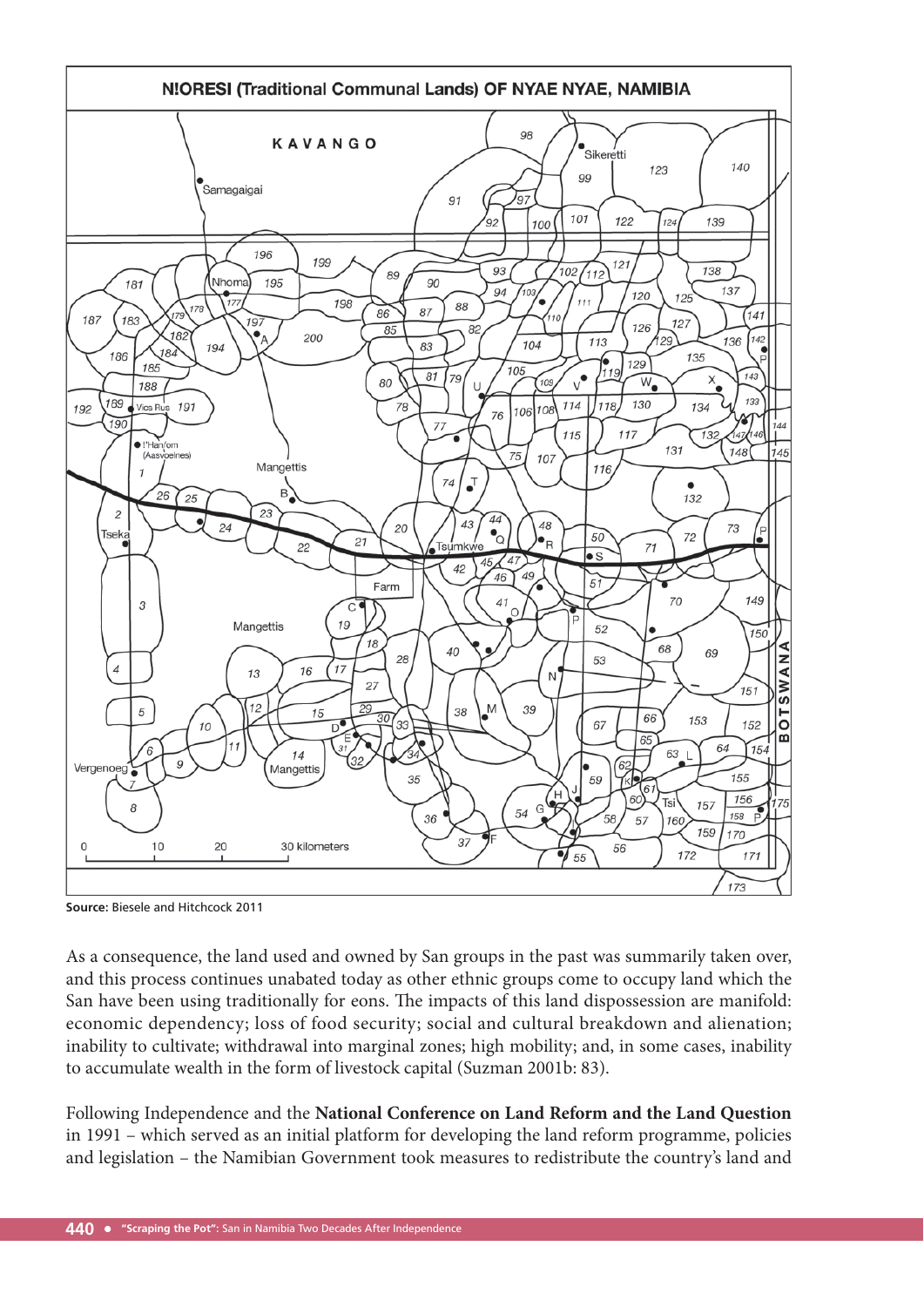facilitate land reform, beginning with the establishment of the Ministry of Lands, Resettlement and Rehabilitation (MLRR) (later renamed as the Ministry of Lands and Resettlement (MLR)). Other key measures include the **Agricultural (Commercial) Land Reform Act 6 of 1995**, the **National Resettlement Policy** (MLRR 2001) and the **Communal Land Reform Act 5 of 2002**. The San are among the targeted beneficiary groups of the National Resettlement Policy of 2001.

The government has made some attempts to address the landlessness of the San, but these have not made a fundamental difference to their situation (as the next few sections of this chapter will make clear), hence the need for land remains a critical issue for most of the San communities in Namibia. Worse still, to date the government has failed to protect those San who do have de factor land rights from encroachment by other ethnic groups – e.g. in the Mangetti Block (i.e. Farm Six) and Tsintsabis in Oshikoto Region; at the Donkerbos-Sonneblom Resettlement Project in Omaheke Region; at Ekoka Resettlement Project in Ohangwena Region; in the Nyae Nyae and N‡a Jaqna Conservancies in Otjozondjupa Region; and in the BNP (i.e. West Caprivi) (see the respective regional chapters). Government-established San resettlement projects have also largely failed to provide San with secure land tenure, and the opportunities to develop sustainable livelihoods in these projects are few (see further on).

It is important to note that currently San people's access to land varies considerably from region to region and between different land tenure systems. The next few sections of this chapter provide meaningful data on San people's access to land in different land tenure systems in Namibia. This detailed information will facilitate comprehension of the recommendations put forward at the end of this chapter.

# **13.2 San in different tenure systems**

# **13.2.1 San on the commercial or communal farms of other people**

San who live and work on commercial farms have no rights to such land at all, and although there is no freehold title over communal land anywhere in Namibia, San working for communal farmers generally have no secure user rights over this land either. Therefore, San whose farm employment ceases – due to dismissal, retrenchment, retirement or own choice – have no land to call their own, and usually end up in informal settlements in towns in the vicinity, or with family on resettlement projects (many of which are already overpopulated). There is no quantitative data available on the mobility of farmworkers (San and other) in Namibia, but there are indications that this has increased over the last two decades, seemingly due to provisions of the **Labour Act 6 of 1992**<sup>4</sup> and the introduction of the **minimum wage** for farmworkers in 2009:<sup>5</sup> reportedly these have meant that many farmers can no longer afford the costs of keeping extended families on their farms, allowing retired farmworkers to stay on the farms for the rest of their lives, and employing the farmworkers' children. Thus many farmworkers are forced to move from farm to farm to find casual work.

A comprehensive study on the impact of the Namibian land reform programme on farmworkers (including the San) is still awaited  $-$  and is very necessary  $-$  however it is evident that different components of the programme are not sufficiently aligned with one another or are contradictory.

<sup>4</sup> This initial Labour Act was repealed by Labour Act 15 of 2004, which was repealed by Labour Act 11 of 2007.

The minimum wage was introduced by way of the "Declaration of Extension of Collective Agreement: Agricultural Industry: Labour Act, 2007" (Government Notice, *Government Gazette* No. 4390, 14 December 2009).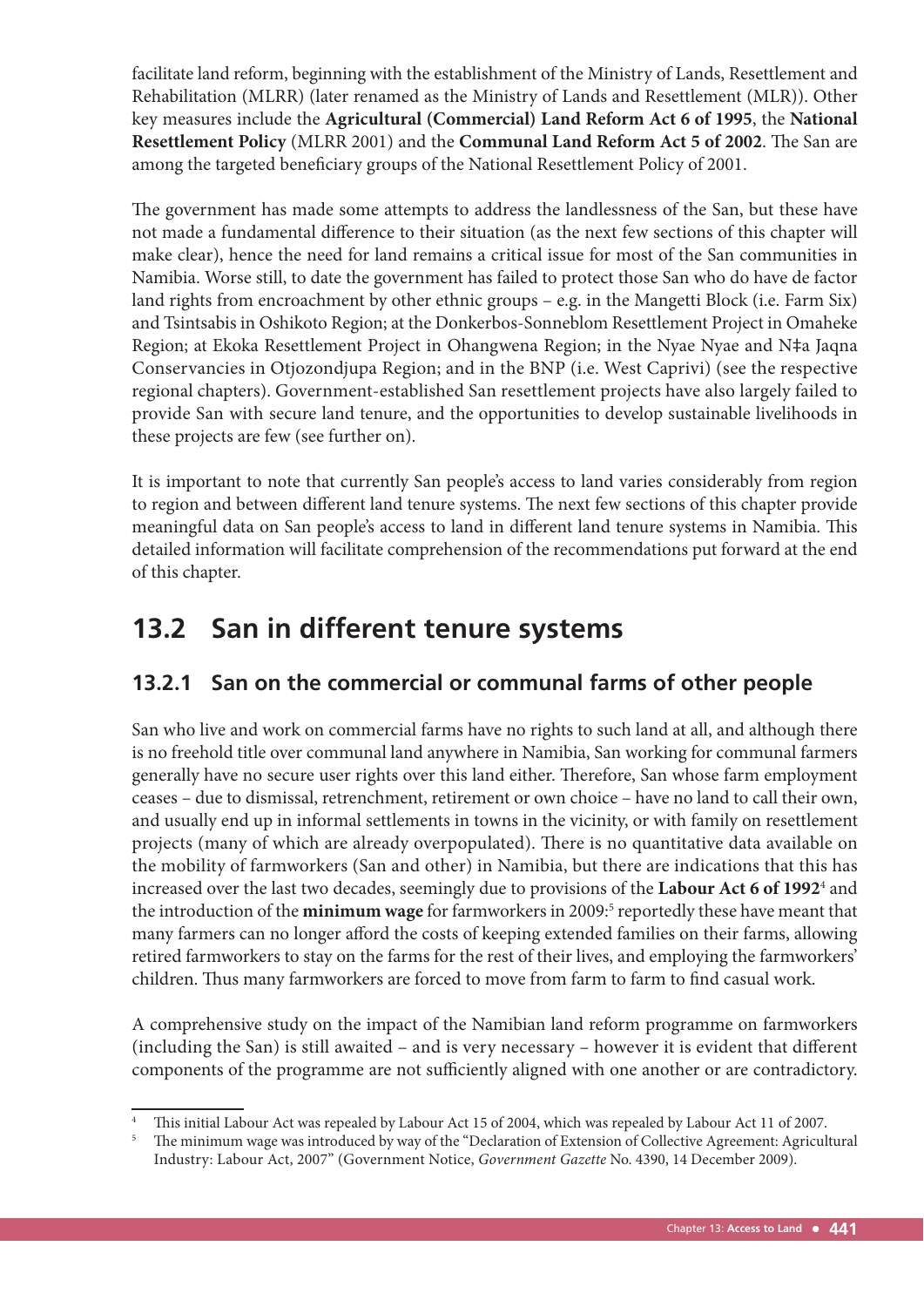Section 20(6) of the **Agricultural (Commercial) Land Reform Act 6 of 1995**, for example, provides that if the minister decides to expropriate any agricultural land, then the Land Reform Advisory Commission –

"[should] consider the interests of any persons employed and lawfully residing on such land, and the families of such persons residing with them, and may make such recommendation to the Minister in relation to such employees and their families as it may consider fair and equitable in the circumstances." (MLRR 2001a)

On the other hand, the **National Resettlement Policy of 2001** (MLRR 2001) does not include farmworkers in the list of specific target groups for resettlement.<sup>6</sup> The redistribution of commercial farms to previously disadvantaged Namibians under either the National Resettlement Policy or the **Affirmative Action Loan Scheme (AALS)** has had a serious impact on former farmworkers: given that resettlement and AALS beneficiaries usually have fewer economic resources than the previous (overwhelmingly white) owners of commercial farms, there is reason to believe that the redistribution of commercial farms has led to the dismissal of many farmworkers. According to San participants in our research discussions (and other reports), AALS farmers and resettlement beneficiaries prefer to get family members to work on their farms rather than employ San farmworkers, because they cannot afford to comply with the minimum wage agreement and/or the Labour Act. This situation requires further investigation, and it is very likely that action will have to be taken to deal with negative impacts of the land reform programme on farmworkers.

# **13.2.2 San in urban informal settlements**

Most of the San in urban areas have no tenure security, and are living in informal settlements where residents (San and other) are regularly threatened with eviction – an example being Makaravan in Katima Mulilo (see Chapter 11 on Caprivi Region). Due to the urgent need to address the tenure security of impoverished households in urban areas, the **Flexible Land Tenure System (FLTS)** was developed as a framework for addressing the basic land needs of the poorest section of the urban population, by means of flexible land titles through which security of tenure can be formalised in an administratively straightforward and cost-effective manner. Because the FLTS targets residents of informal settlements, survey standards have had to be simplified to reduce the financial burden of informal settlers. Various drafts of the Flexible Land Tenure Bill were circulated as from the end of the 1990s, and the final draft was completed in 2004. The Flexible Land Tenure Act 4 of 2012 was promulgated on 14 May 2012, but has yet to be enforced as its regulations are not yet in place,<sup>7</sup> thus it remains to be seen whether this Act can indeed improve the tenure security of San in urban settlements.<sup>8</sup> However, even if the San achieve more tenure security for their respective *erven*<sup>9</sup> in urban areas in the long term, urban erven are usually too small to allow for small-scale gardening,

<sup>6</sup> It is noteworthy that an earlier version of the resettlement policy (MLRR 1997) did include farmworkers in the list of beneficiaries.

<sup>7</sup> More details can be found in Odendaal 2013.

 $8$  Legislation alone will not suffice to achieve the objectives of this Act, which are: "(a) to create alternative forms of land title that are simpler and cheaper to administer than existing forms of land title; (b) to provide security of title for persons who live in informal settlements or who are provided with low income housing; (c) to empower the persons concerned economically by means of these rights" (Flexible Land Tenure Act 4 of 2012). Stronger political will to support the system is needed, and in addition, the various local authorities (such as town councils) would need substantial technical support to implement the system successfully. Finance to cover the initial startup costs of the system would also be crucial (Odendaal, personal communication, 7 October 2013).

<sup>9</sup> *Erven* is the plural of *erf*, the Afrikaans word for 'plot', 'stand', 'allotment', 'yard' or 'premises' that is commonly used in Namibian policies, legislation and legal documents.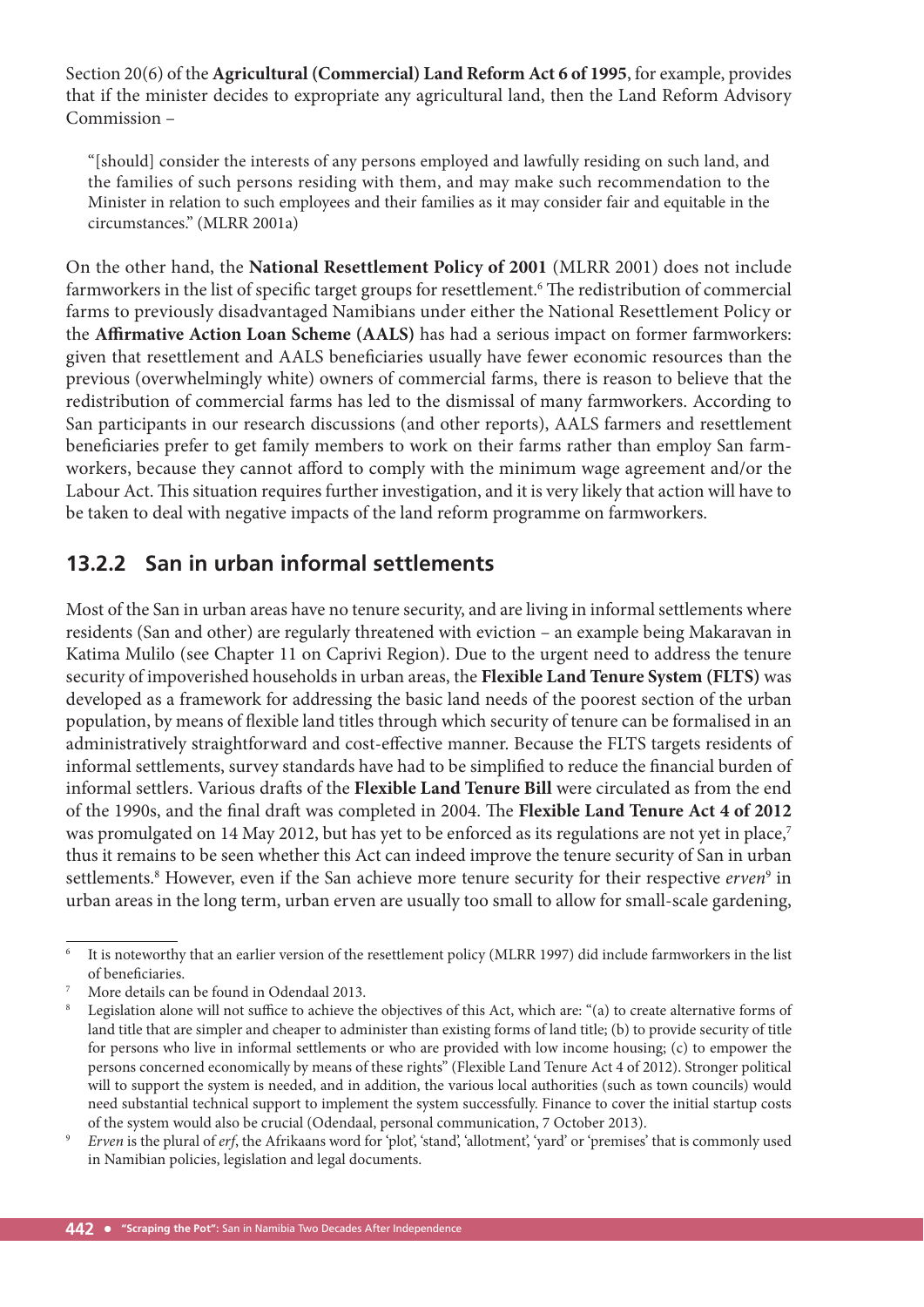let alone animal husbandry. In any case, keeping livestock in urban settings is illegal, and irrigating gardens – even very small ones – with water from pre-paid metres may well be too expensive for poor urban residents. Hence the livelihood strategies of San residents in urban areas would remain limited to piecework and some (scarce) formal employment opportunities.

# **13.2.3 San in communal areas where the majority of residents belong to other ethnic groups**

There are many San communities living on communal land where the majority of residents are from other ethnic groups, e.g. in Caprivi, Kavango, Omaheke, Ohangwena and Omusati Regions. San were the original occupants (i.e. in former times) of most if not all of the applicable land, but today this land falls under the traditional authorities (TAs) of other ethnic groups. Consequently, many San in these areas regard themselves as the first occupants of the land and the other ethnic groups as new (and often unwelcome) settlers. The aforementioned *Report of the African Commission's Working Groups of Experts on Indigenous Populations/Communities: Mission to the Republic of Namibia, 26 July – 5 August 2005* stated the following:

"Apart from dispossession, the San are very concerned about the activities of other ethnic groups on what they consider their ancestral land. The San are concerned by the massive influx of commercial farmers, in most cases cattle farmers, into territories on which the San depend for their meager livelihood. The pattern of other groups' livestock using San water sources, leaving insufficient amounts for game which consequently leave the area, destroying and diminishing the bushfoods on which San depend, and thereby creating total dependency on the intruders themselves, is all too well known to the San, who find themselves at a loss to prevent it recurring." (ACHPR and IWGIA 2008: 113)

In **Omusati Region**, the San participants in our research discussions reported that they had access to communal land like all other people in the region, and most of them actually had access to land for crop farming and building homesteads. Many of them had registered their land rights with the land board, but a few reported that they could not afford to pay the headman the N\$600 required for the land, therefore these people remained landless.<sup>10</sup> Other landless San had not requested land because they lacked the necessary agricultural equipment and livestock to make proper use of it.

In **Ohangwena Region**, the San were living: (a) in group resettlement projects; (b) in schemes that serve as housing centres for San specifically; (c) on community forest/conservancy land; or (d) on communal land which village headmen allocated to them for building either group or individual homesteads. The San living in resettlement projects were confident that the land on which they were living was theirs, i.e. that they had full ownership of it. However, none of them could provide written documentation to this effect, and without such documentation, the resettled San farmers had no legal authority to claim the land, nor could they prohibit others from moving onto it. Concerns were raised that Kwanyama people were slowly moving onto the land allocated by the MLR to some San resettlement projects (e.g. Ekoka Resettlement Project).

In **Caprivi Region**, the Khwe participants in our research discussions said that the Khwe residents of the rural areas of Caprivi (outside the BNP) did not perceive security of land as a problem. The Mafwe TA had allocated the land to the Khwe specifically, hence the Khwe were of the opinion that other groups would not try to take over that land.

<sup>&</sup>lt;sup>10</sup> In Omusati, N\$600 is the amount paid to headmen 'by custom', despite this contravening the Communal Land Reform Act which requires only a N\$25 application fee and then a N\$50 fee for the certificate if the application is granted (LEAD (LAC) and NNFU Advocacy Unit 2009: 53).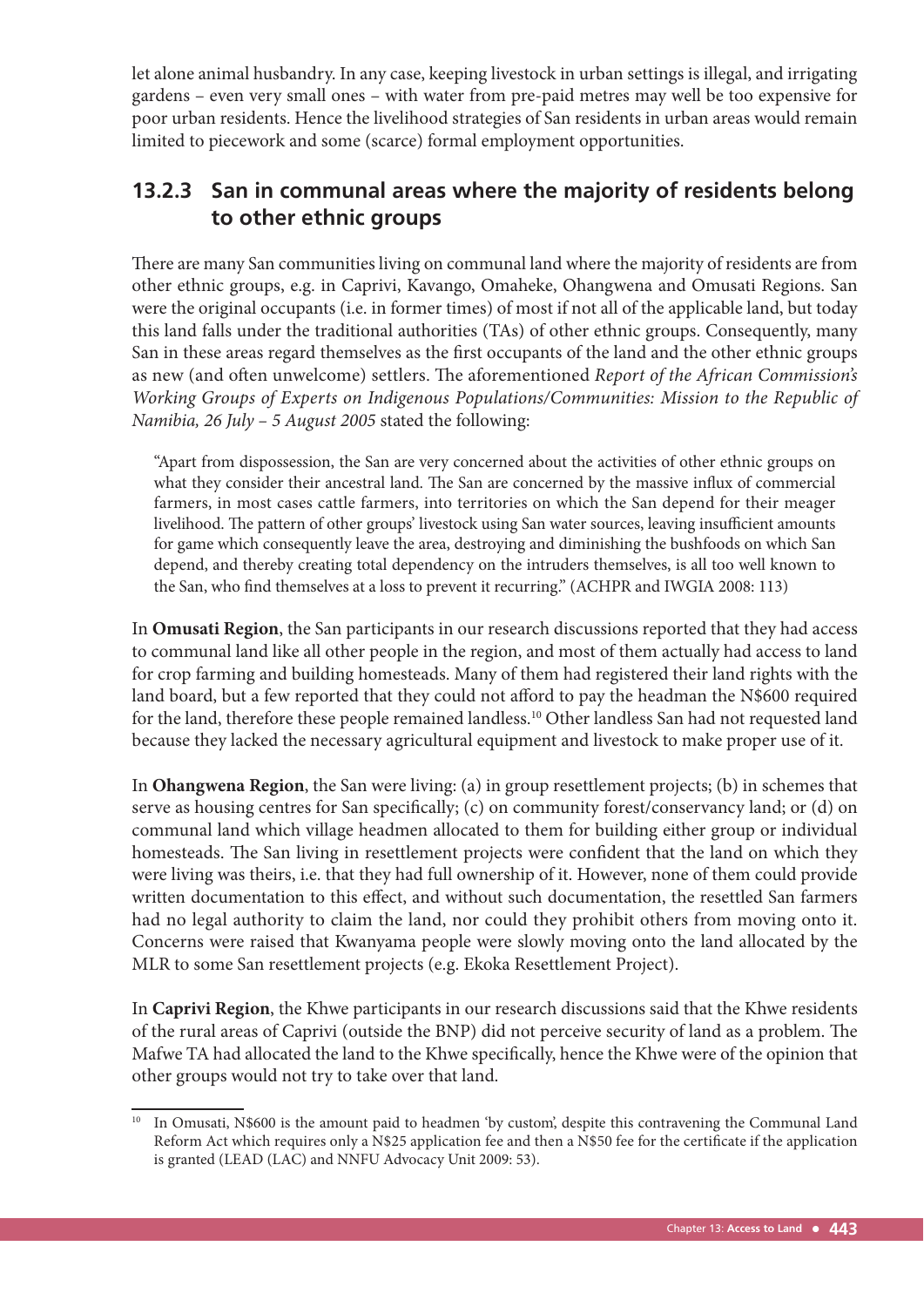In **Kavango Region** and **eastern Ohangwena Region**, the development of small-scale farms was an unresolved issue: land occupied by the San had been incorporated into small-scale farms allocated by the TA in each area, and this had led to conflicts between the incoming small-scale farmers and the San, although many of the new farm 'owners' had not yet applied to the relevant communal land board for a lease.

In **Oshikoto Region**, the situation of the Hai||om on Farm Six in the Mangetti Block needs urgent attention, beginning with their *legal* situation, which appears to be unique. This government-owned farm is leased to the Namibia Development Corporation (NDC), a parastatal, but recently the government allocated huge portions of the farm to Owambo people for cattle grazing, purportedly on a temporary basis only. Despite this 'temporary' allocation, the allocated portions were fenced off, and the fencing has restricted the San's access to veldfood, with dramatic consequences for their food security (see Chapter 6 on Kunene, Oshikoto and Oshana Regions). It remains to be seen whether land for the Owambo will be found elsewhere so that eventually they can be moved out of the Mangetti Block.

In **Omaheke Region**, the San population in the communal area (formerly Hereroland) increased significantly in the 1990s due to the dismissal of commercial farmworkers (Suzman 2001b: 35). Today the San in this area share the land with non-San farmers, who, as elsewhere in Namibia, are more powerful than the San and have better access to resources – above all livestock. Our research has confirmed that the San here do not have any formal arrangements with their neighbours as to land use and rights. Part of this communal area was traditionally Ju|'hoan land before it was declared a homeland for the Herero people – e.g. the area around Eiseb was originally Ju|'hoan land and the Herero arrived there with their cattle during the last few decades. Reportedly the Herero influx depleted veldfood, a major source of food for the Jul'hoansi previously, and also a source of construction materials and firewood (Pratchett et al. 2012: 9). The San in this communal area also face the challenge that land which they use for gathering veldfood and/or grazing their livestock has increasingly been fenced off illegally - as reported at Goreseb during our field research.

The **Communal Land Reform Act 5 of 2002** was passed in 2002. The prior absence of any constitutional recognition of customary land tenure rights in communal areas meant that communal farmers and TAs had no statutory remedy in law to defend their rights. Now, by virtue of this Act, the TA of a particular community has the primary power to allocate any customary land right. In respect of communal land, a customary land right can be allocated for a farming unit, a residential unit, or "any other form of customary tenure that may be recognised and described by the Minister by notice in the Gazette for the purposes of this Act",<sup>11</sup> but the size of any land parcel allocated may not exceed 20 ha (Regulation 3 of the Act). The application for a customary land right must be made in writing on the prescribed form, which must then be submitted to the chief of the traditional community within whose communal area the land in question is situated. If the application is approved, the relevant communal land board has to ratify the chief 's decision and ensure that the right is registered in the name of the applicant in the correct register.<sup>12</sup>

As noted previously in this chapter and the relevant regional chapters herein, San participants in our FGDs in Omusati, Ohangwena, Kavango and Caprivi Regions felt that their land rights were secure because they were living on land which the applicable TAs had allocated to them. However,

<sup>&</sup>lt;sup>11</sup> Communal Land Reform Act 5 of 2002, section 21. At the moment only the rights to a farming unit and residential unit are recognised customary land rights.

<sup>&</sup>lt;sup>12</sup> For comprehensive information on the provisions of the Act, see *Guide to the Communal Land Reform Act*, 2002 *(No. 5 of 2002) (Second Edition),* LEAD Project (LAC) and NNFU Advocacy Unit, 2009.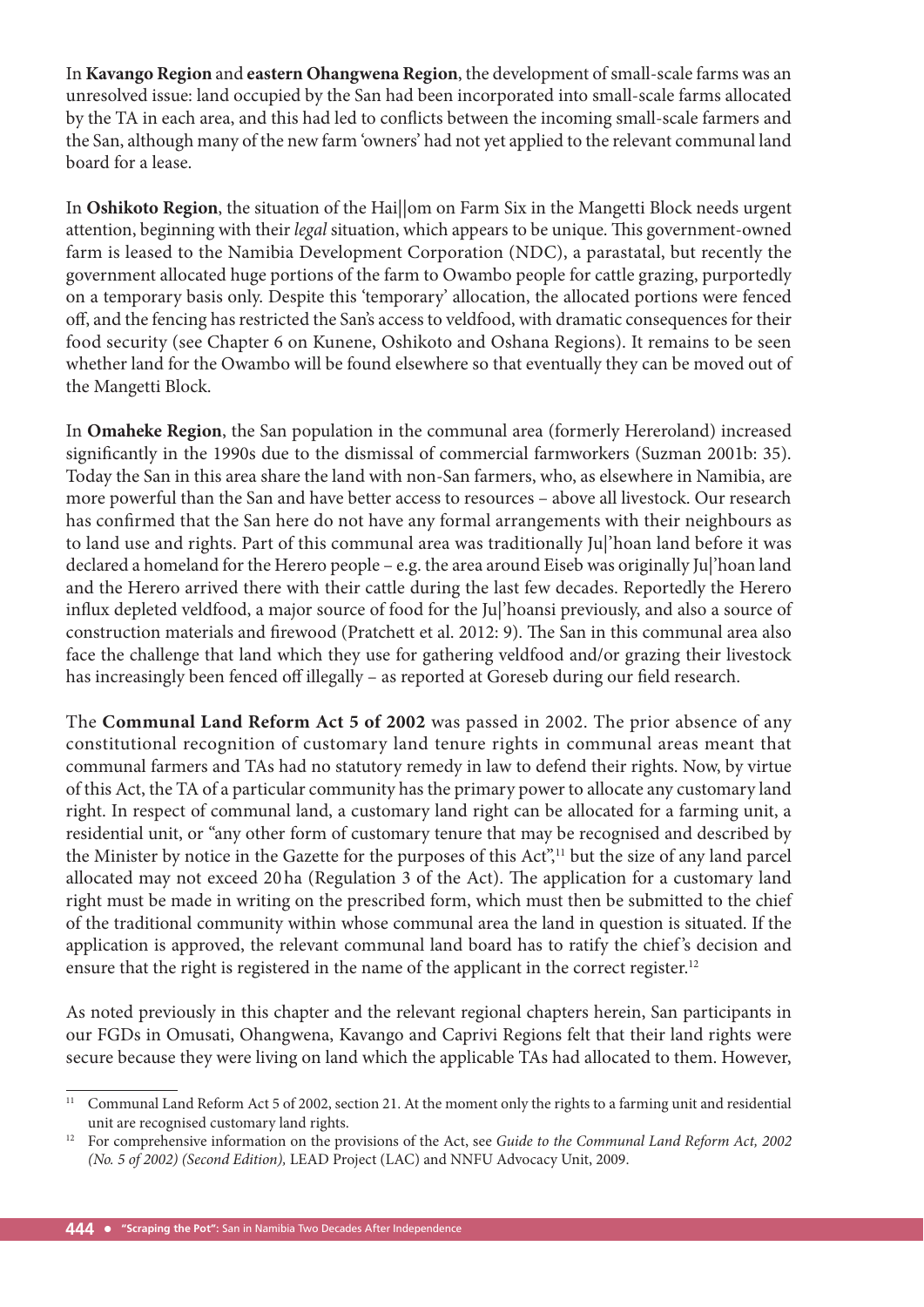in view of the official process that applicants for customary land rights must follow, and the need for literacy or assistance to fill in the prescribed form, it is doubtful that high numbers of San in these regions have formally applied for or registered customary land rights. Only in Omusati did FGD participants mention that their customary land rights had been registered with the communal land board. It should also be noted that the Act forbids payments by applicants to the headman or chief, as this could constitute bribery.13 Section 42(2) of the Act allows for charging prescribed fees for applications and the issuing of licences and other documents, but all such payments must be administered by the communal land board.<sup>14</sup>

All told, the *de jure* land rights of most San communities in communal areas in various regions are not as secure as the FGD participants perceived them to be.<sup>15</sup> Furthermore, the fact that no more than 20 ha can be allocated to an individual (without the minister's additional approval)<sup>16</sup> means that the Act fails to take into consideration the former land-use practices of the San, including the practice of managing the land collectively. The group rights initiative described in Box 13.1 (page 455) might be a promising step towards addressing this issue.

Illegal fencing is further exacerbating the tenuous situation of the San living on communal land. A number of powerful individuals (e.g. civil servants, political figures and businesspeople) have ignored customary land tenure rights by fencing off large tracts of communal land, to the detriment of subsistence communal farmers and other residents who use the natural resources on that land. Many of those who have fenced off land unlawfully have claimed that the relevant TAs authorised this action. Section 17(1) of the Communal Land Reform Act stipulates that "all communal land areas vest in the State in trust for the benefit of the traditional communities residing in those areas ... in particular the landless and those with insufficient access to land who are not in formal employment or engaged in non-agriculture business activities," and section 17(2) provides that no right of freehold ownership may be granted to any person in respect of communal land. The core principle is that individuals who wish to farm commercially – and thus require large tracts of land – should do so within the *commercial* farming areas, not the communal farming areas.<sup>17</sup> This principle reflects the concept of a communal land 'safety net' for the poor and those who cannot find employment in the formal sector. For many years there seemed to be a lack of political will to take the necessary legal action to remove illegal fences, but in 2012, the MLR began to develop "Fencing Guidelines",18 and started instructing the communal land boards to remove illegal fences. In 2013, communal land boards have used their power to remove illegal fences in Ohangwena Region and Tsumkwe West, and it is anticipated that if some fences are forcibly removed (in accordance with the Act), then more people will voluntarily remove their illegal fences, and others will be deterred from erecting illegal fences in the first place, effectively halting the rapid increase in illegal fencing that has taken place in recent years.

<sup>&</sup>lt;sup>13</sup> See LEAD and NNFU 2009, p. 53, for an example of bribery.

<sup>&</sup>lt;sup>14</sup> See LEAD and NNFU 2009, p. 53, for examples of payments allowed.

<sup>&</sup>lt;sup>15</sup> The registration of customary land rights with the communal land boards in the communal areas of northern Namibia is underway, and the deadline for this registration is February 2014 (*The Namibian*, W. Menges, 20 November

<sup>2013).</sup> Many many members of other ethnic groups have also not registered their customary land rights as yet.<br><sup>16</sup> As set down in section 23 of the Act, "Limitation on size of land that may be held under customary land righ Regulation 3.

<sup>&</sup>lt;sup>17</sup> Alternatively, individuals who wish to farm commercially can apply for leasehold for the purpose of commercial livestock farming (Communal Land Reform Act 5 of 2002, section 31, "Application for right of leasehold"), but again this requires the minister's written approval. (See LEAD and NNFU 2009, p. 36, for a fuller explanation of section 31 of the Act).

<sup>&</sup>lt;sup>18</sup> The "Fencing Guidelines" are the MLR's advice on the practical steps to be taken in implementing the provisions of the CLRA in relation to fencing and the removal of illegal fences.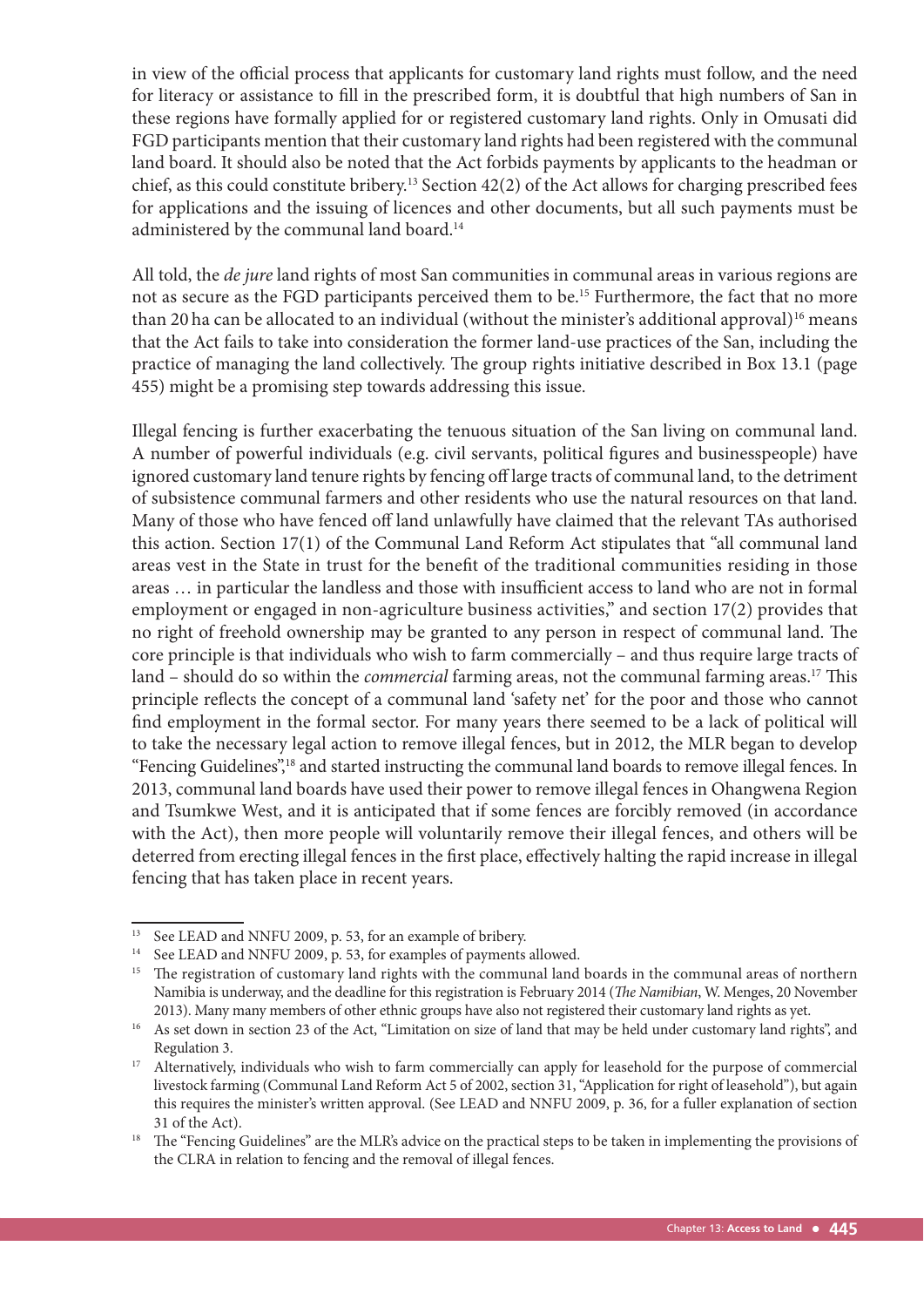# **13.2.4 San in national parks**

Three San communities currently live in national parks, i.e. the Hai||om in Etosha National Park and the Khwe and !Xun in the BNP (see Chapters 6 and 10 respectively). Their situations differ considerably, but they have one critical feature in common: none of them have *de jure* land rights.

# *Bwabwata National Park (BNP)*

Less than a decade ago, the Khwe and !Xun living in what was then the Caprivi Game Park in West Caprivi had no formal rights whatsoever. Gradually – with the support of Integrated Rural Development and Nature Conservation (IRDNC)<sup>19</sup> – these groups have successfully negotiated a number of rights to benefit from resources in what is now the BNP.<sup>20</sup> The establishment of the Kyaramacan Association (KA), formally recognised by government in 2006 as a community-based organisation representing the interests of the residents of the BNP, was crucial in this regard.<sup>21</sup>

Despite the considerable improvement of the living conditions of the Khwe and !Xun in the BNP, living in a national park also has disadvantages. The livelihood options available to these particular groups are extremely limited compared to those of San living in other parts of northern Namibia. The status of national park poses several constraints: human-wildlife conflict and the destruction of crops by wildlife; restrictions on animal husbandry; and restrictions with regard to settlement options and the development of new infrastructure (which the Ministry of Environment and Tourism (MET) discourages). Furthermore, in the BNP, land with the most agricultural potential (along the rivers) has been designated as a core conservation area, hence there are even stricter restrictions on its access and use. The recent creation of development options linked to wildlife use and tourism (supervised and coordinated by the MET) might improve livelihood options for some residents, but will not eradicate poverty within the park; other initiatives will be required to support the relatively high number of residents who are unable to derive a secure livelihood from these activities. The gardening initiatives introduced by various governmental bodies and NGOs have not proved very successful to date (see Chapter 10), and the KA is currently exploring more sustainable options. Undoubtedly, better prior consultation with the residents is needed, and the focus must shift from community projects which are entirely collective to individual garden plots, or alternatively a creative combination of collective and individual gardens, so that operational costs of the individual plots can be covered by revenue generated through collective initiatives which are managed by a local committee with the support of an NGO.<sup>22</sup> Residents must also be provided with alternative means of ploughing, since the cattle that would otherwise be used as draught animals are not allowed in the BNP east of the veterinary fence (sometimes referred to as the Buffalo Veterinary Fence) that separates the Buffalo Core Area from the Multiple Use Area. The testing of conservation tillage (to be piloted in Mashambo) might also point the way forward.

<sup>&</sup>lt;sup>19</sup> See Chapter 10 on Bwabwata National Park, particularly "NGO support", page 395.<br><sup>20</sup> The Caprivi Game Park was re-proclaimed as the Bugbyata National Park in 2007.

The Caprivi Game Park was re-proclaimed as the Bwabwata National Park in 2007.

<sup>&</sup>lt;sup>21</sup> Since there are only around 150 !Xun living in the park (see Chapter 10, section 10.2.2, page 368), and since they felt that they were not adequately represented by the KA, the !Xun role in the negotiations for rights was presumably rather limited.

 $22$  This recommendation is partially based on two experiences:

the Desert Research Foundation of Namibia (DRFN) and Habitafrica Foundation experience of partitioning the collective gardens in resettlement projects in Omaheke Region in 2009, which proved to increase the yields of these gardens; and

the Komeho Namibia experience in Bravo Resettlement Project in Kavango Region, where individual crop fields (i.e. fields allocated to and managed by individual households) were combined with a collective/communal crop cultivation project, whereby a portion of the proceeds of the collective project was used to cover the costs of inputs needed for both the collective field and the individual fields.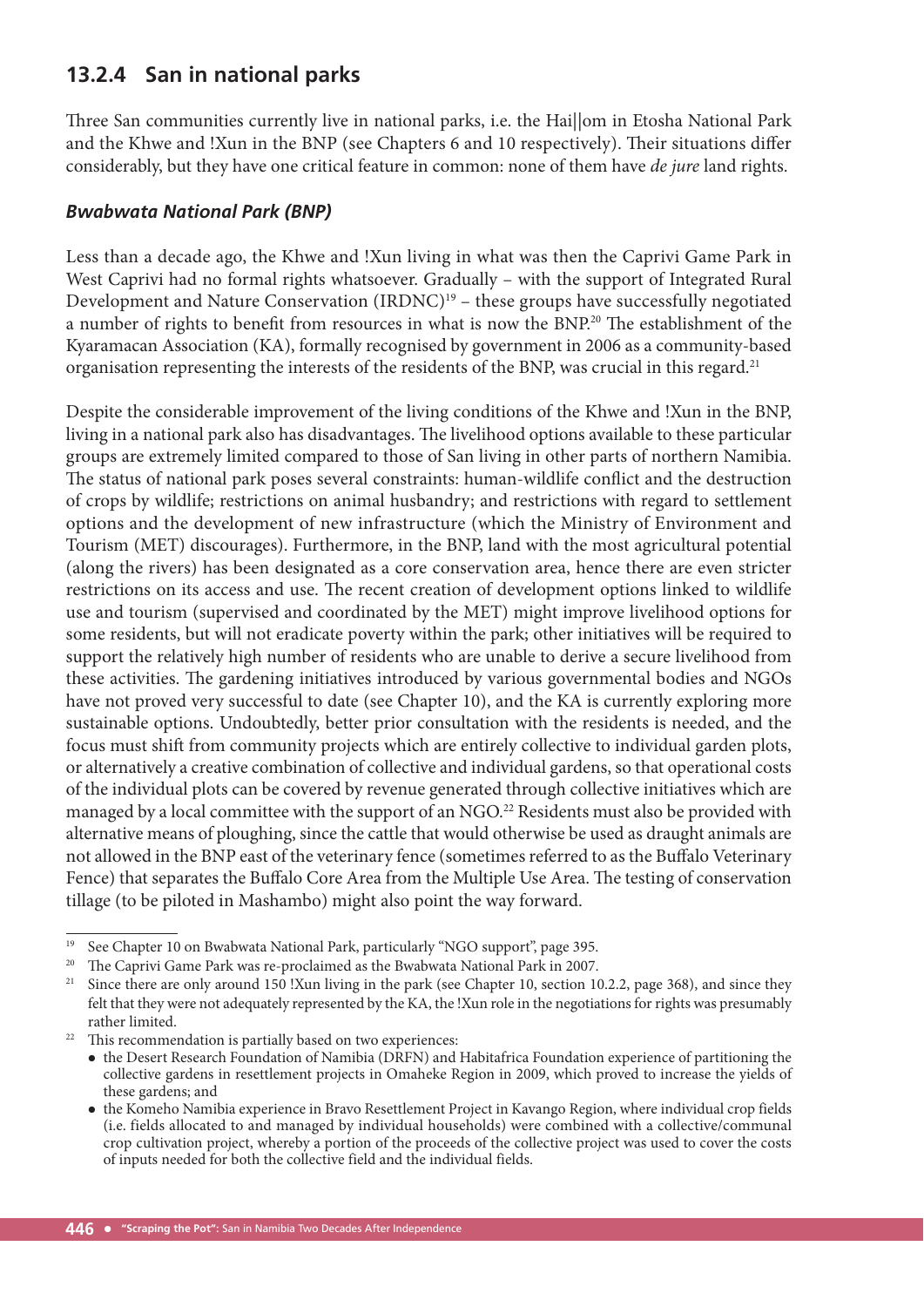One of the next steps to be taken is KA negotiation with the MET for the KA to retain 100% of the income from trophy hunting, rather than just 50% as is currently the case, to enable the KA to invest in projects to increase household-level benefits and livelihood opportunities for the park residents, as well as to pay compensation for any financial losses due to human-wildlife conflict (Nuulimba 2012: 8). Furthermore, the MET and the park residents should work on a joint vision for the park's development (see the recommendations at the end of this chapter).

In addition, more effective monitoring of the influx of outsiders and their livestock into the park area is needed, and action is needed to prevent further movement of livestock, particularly east of the Buffalo Veterinary Fence. Apart from the veterinary implications, the failure to take measures to address the (reported) movement of Mbukushu cattle into the area east of the veterinary fence, particularly around Omega I, has naturally inflamed the Khwe, who were forced to divest themselves of their own cattle to comply with veterinary regulations (see Chapter 10). The official recognition of a Khwe (or Khwe and !Xun) TA would be a step towards addressing this problem.

#### *Etosha National Park*

The situation of the Hai||om living in the Etosha National Park is entirely different to that of the Khwe and !Xun in the BNP, for several reasons.

Etosha, which was proclaimed as a national park in the late 1960s, has a much longer and more straightforward history as a game reserve. There was much more political interest in establishing, promoting and conserving the Etosha area as a wildlife sanctuary with high tourism potential than was the case with the area that is now the BNP. Whereas the Khwe in West Caprivi remained in their former settlements within the park area until the South African Defence Force (SADF) declared it a military zone in the early 1970s, the Hai||om were prevented from living in their former settlements within the Etosha Game Reserve as from 1954 – the official justification for their removal being their unsustainable hunting of game (Dieckmann 2007b: 191). Officially, only those with jobs in the park (and their families) were allowed to stay in Etosha, hence many Hai||om residents were forced to become farmworkers on the surrounding commercial farms, which greatly limited their access to the natural resources on which they had always depended. Although hunting and gathering was still possible on the farms, their main livelihood option – in terms of both income and the sourcing of food – became farmwork. However, there was no lack of labour in the park initially, hence a number of Hai||om remained or returned to the park for employment.

Reportedly, before Independence in 1990 the Hai||om did not encounter any problems with getting formal employment in Etosha: women were employed as domestic workers for game wardens and police officers stationed there, or as cleaners in the restcamps, and men were employed in road construction or as cleaners, mechanics and assistants to game wardens or rangers, helping to build up and maintain the park infrastructure. According to participants in our FGDs (and respondents in previous studies), this employment situation gradually changed after Independence, and today, the children of the former Hai||om employees face increasing problems in getting employment in the park (Dieckmann 2007b: 199-200, 275). As reported in Chapter 10, the government has purchased resettlement farms in the Etosha area (south and more recently east of the park) on which to resettle the unemployed and retired Hai||om, but the livelihood options on these farms are minimal to date (Lawry et al. 2012). The policy of allowing only employees to reside in the park itself, coupled with the fact that incomers from other ethnic groups now tend to get the available jobs, implies that the Hai||om in Etosha face the threat of losing their residential rights on their ancestral land. Furthermore, the Hai||om of Etosha were relatively well off from a socio-economic perspective because, compared with Hai||om outside the park and most other San communities in Namibia,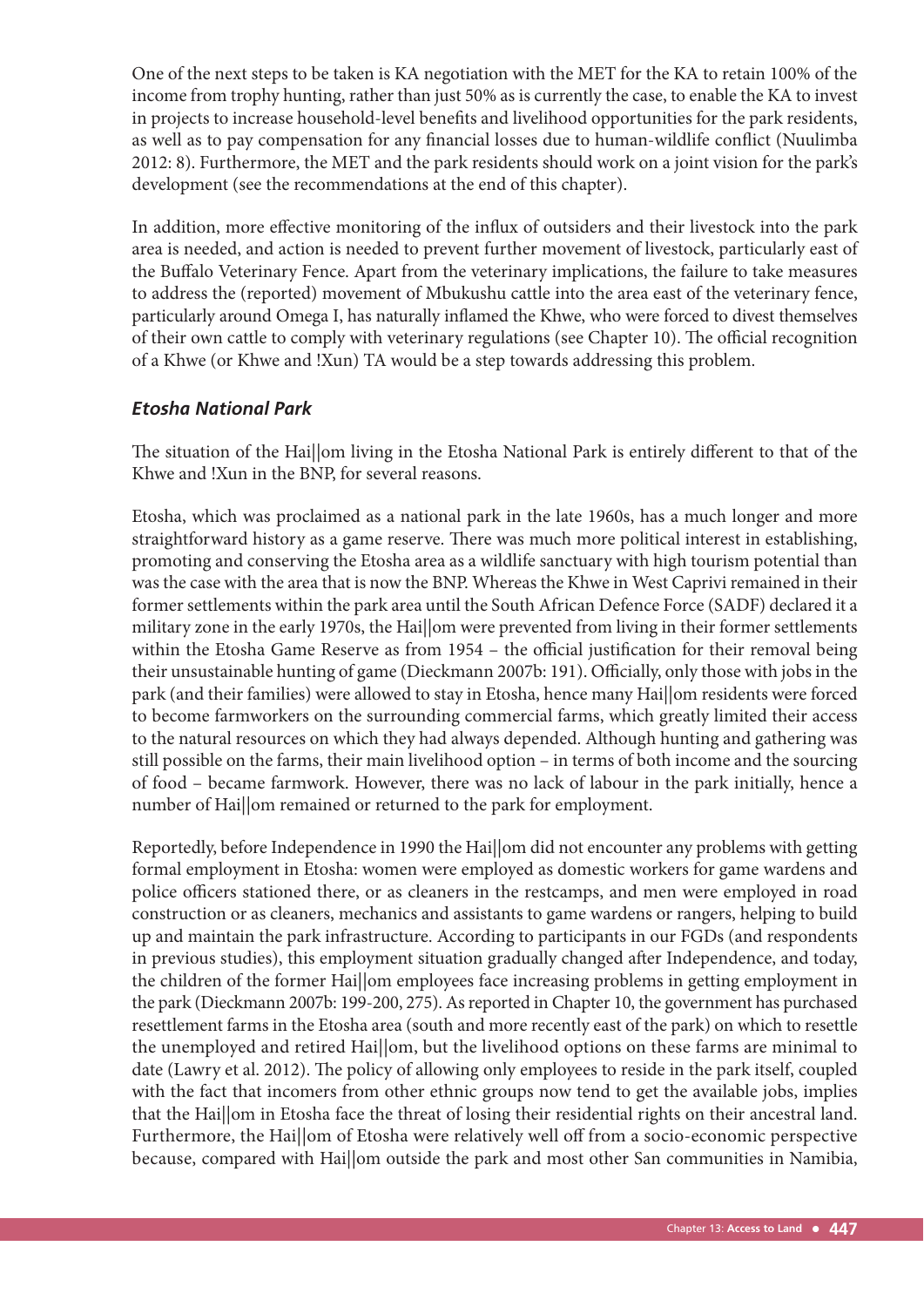formal employment within the park is much more lucrative than life on a resettlement farm, thus the Etosha Hai||om on the whole now face the risk of becoming another impoverished San group, eking out a living on resettlement farms.

# **13.2.5 San on MLR group resettlement projects**

The only way that the San have benefited from Namibia's (commercial) land reform programme to date has been in terms of the National Resettlement Policy (MLRR 2001a). (The San do not qualify for the Affirmative Action Loan Scheme (AALS) – which is another component of redistributive land reform – as they do not have the means necessary to farm commercially.)<sup>23</sup> Most San beneficiaries of the national resettlement programme have been resettled on group resettlement farms. Some were placed by the MLR on the original resettlement farms in the 1990s, and others were moved from various places (e.g. Etosha) to resettlement farms that the MLR acquired relatively recently for the specific purpose of San resettlement – as requested by the Office of the Prime Minister (OPM). Hardly any San individuals have been allocated a farm under the Farm Unit Resettlement Scheme (FURS), the favoured MLR resettlement approach.<sup>24</sup> The ACHPR found the following during its mission to Namibia in 2005:

"The process of applying for resettlement also often bypasses the San, one reason being that most San in Namibia live in remote areas and are not made aware of the resettlement projects planned in their areas until it is too late to apply, another reason being that many are illiterate and unable to submit a written application." (ACHPR and IWGIA 2008: 112)

By 2010, at least 55 group resettlement projects had been set up under the auspices of the MLR, and at least 23 of these have considerable numbers of San beneficiaries (see Table 13.1).

Six resettlement projects were research sites for this San Study: Omega I, Skoonheid, Blouberg, Tsintsabis, Mangetti Dune (i.e. N‡a Jaqna) and Ekoka. The situation at each of these sites is discussed in the applicable regional chapters herein. However, as the government is tackling San landlessness via group resettlement, it is worth presenting here some of the findings conveyed in the *Report on the Review of Post-Resettlement Support to Group Resettlement Projects/Farms 1991-2009* (GRN 2010).

For **Western Caprivi Project** (which is now the BNP), the review found that most of the resettled farmers (most being Khwe) had seen only a slight improvement in their standard of living. Poverty was still prevalent, especially among the San community, and the majority of San relied heavily on irregular supplies of drought relief food. Furthermore, the destruction of crops by wild animals was found to be a major concern, and food security was still threatened. (GRN 2010: 17)

**Bravo Resettlement Project,** situated 100 km north of Tsumeb, accommodated around 500 people at the time of the GRN review, mostly San. Komeho Namibia was the implementing agency. The review found good coordination and a strong spirit of teamwork among the beneficiaries. It was mentioned that food and income security seemed to have improved, with beneficiaries engaged in different activities such as bread baking, jam production, dry-crop cultivation, vegetable gardening and sewing. However, the review also found that water problems hampered development, housing

<sup>&</sup>lt;sup>23</sup> The AALS, established in 1992, provides subsidised loans to previously disadvantaged Namibians to enable them to acquire large-scale commercial farms under freehold title (Werner and Odendaal 2010: 3).

<sup>&</sup>lt;sup>24</sup> This approach entails purchasing large-scale commercial farms and subdividing them into units for allocation to individual beneficiaries in accordance with plans developed by land-use planners in the MLR (Werner and Odendaal 2010: 25).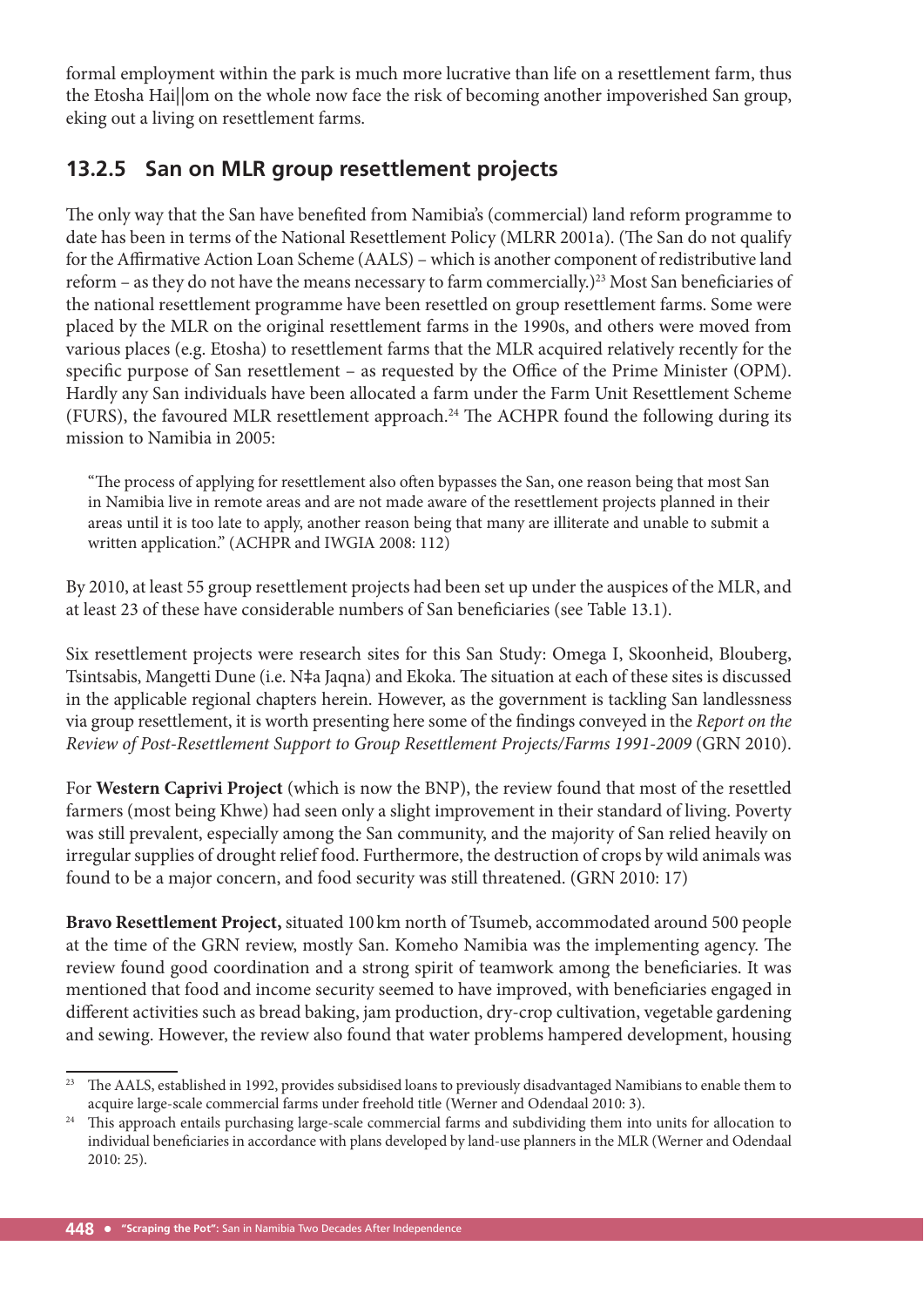was a challenge, and there was a serious shortage of basic facilities (e.g. a clinic and shops). The primary school was incomplete, and so was catering only for Grades 1-4; after finishing Grade 4, the children simply stayed at home. Furthermore, due to the area's remoteness, the maintenance of project equipment presented a major challenge. (GRN 2010: 21-22)

#### For **Mangetti Dune Resettlement Project**

(i.e. N‡a Jaqna Conservancy), the main challenges to food security were due to a lack of farming implements and supplies (tractors, animal-drawn ploughs, fences, seeds etc.) necessary to plough and plant the crop fields of all 25 villages in time to achieve satisfactory yields. Also, a lack of coordination between the project members was reportedly hindering progress. (GRN 2010: 24-25)

**Queen Sofia Resettlement Project, 70 km** north-east of Outjo, is made up of five commercial farms donated by a businessman in 1995 for resettlement. Fifty families  $(\pm 430)$ people) were resettled there in 2000. The project received strong support from the MLR, the Spanish Agency for International Development Cooperation (AECID)*,* the United States Agency for International Development (USAID) and the Namibia Nature Foundation (NNF), but the GRN post-settlement review findings were far from positive:

#### **Table 13.1:** Group resettlement projects with high numbers of San beneficiaries (Adapted from GRN 2010: 12-13)

| <b>Region</b>       | <b>Resettlement Project</b>                 | <b>Year established</b> |
|---------------------|---------------------------------------------|-------------------------|
| Omaheke             | Blouberg                                    | 1983*                   |
|                     | Donkerbos-Sonneblom                         | 1995                    |
|                     | <b>Drimiopsis</b>                           | 1993                    |
|                     | Skoonheid                                   | 1993                    |
|                     | Vergenoeg                                   | 1983*                   |
|                     | Tsjaka/Ben Hur                              | 1983*                   |
| Ohangwena           | Ekoka                                       | 1996                    |
|                     | Onamatadiva                                 | 1996                    |
|                     | Eendobe                                     | 1996                    |
|                     | Oshanashiwa                                 | 2006                    |
| Oshikoto            | Excelsior                                   | 1998                    |
|                     | Oerwoud                                     | 1992                    |
|                     | <b>Tsintsabis</b>                           | 1990                    |
| Kunene              | Kleinhuis                                   | 1985                    |
|                     | Namatanga                                   | 1994                    |
|                     | Queen Sofia                                 | 2000                    |
|                     | <b>Stilte</b>                               | 1995                    |
| Otjozondjupa        | Mangetti Dune (in N‡a<br>Jaqna Conservancy) | 1996                    |
| Kavango             | <b>Bravo</b>                                | 1995/96                 |
| <b>West Caprivi</b> | Bagani, Chetto, Omega I<br>and Omega III    | 1990/92                 |

\* The San were not actually resettled on these farms; they were simply allowed to stay on when the farms were purchased for resettlement purposes. Farms Blouberg and Vergenoeg were originally purchased by the Damara Second Tier Traditional Authority under the Odendaal Commission's guidelines, and Tsjaka/Ben Hur was originally purchased by the Tswana Legislative Authority. After Independence the new government took over all three farms. (See Chapter 4, Box 4.1 on pages 52-54 for further detail on resettlement projects in Omaheke.) The other resettlement farms established before 1990 probably have a similar history.

"The absence of a project coordinator has left the beneficiaries unable to coordinate the project on their own, leading to: ... mismanagement of farm rangeland, i.e. the beneficiaries got a permit to de-bush with the aim of improving grazing but engaged contractors who cut down big trees. Instead of getting their land improved beneficiaries were exploited as they were paid N\$ 50-70 per ton of charcoal produced in their camps. The contractor also brought in labourers who are residing on the farm and this could lead into illegal occupation of the farm should they refuse to go back after the charcoal making business contract lapses." (GRN 2010: 30)

Furthermore, despite considerable efforts and funds being pushed into the creation of incomegenerating projects at Queen Sofia, the GRN review report conveys that the sustainability of these projects was doubted. As in other projects, an acute shortage of water was hampering success, and the two vehicles donated by AECID had broken down and the beneficiaries could not afford to pay for the repairs (GRN 2010: 30).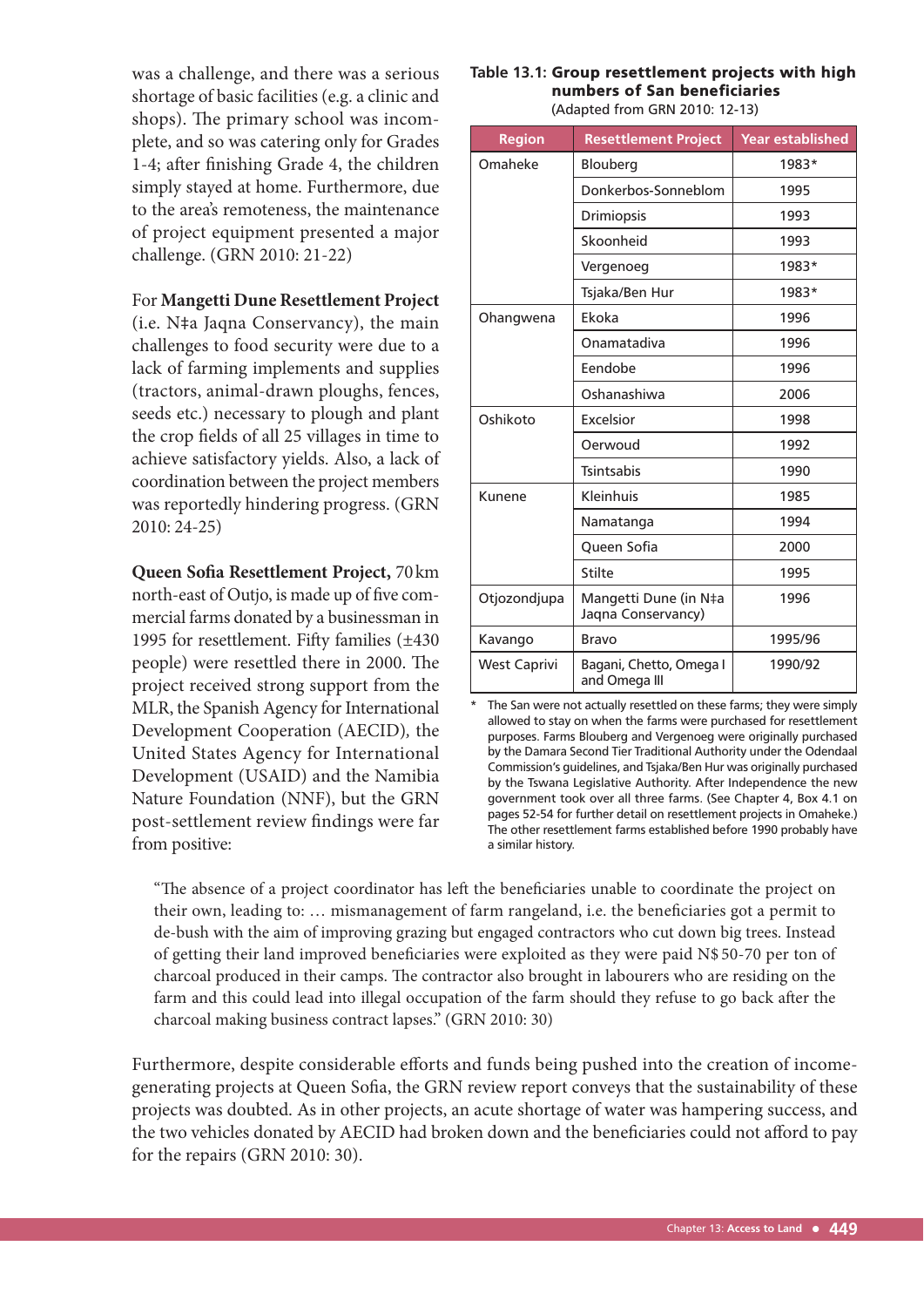Fourteen families were resettled in 1998 on the **Excelsior Project**, a farm located 45 km north of Tsumeb, with joint support from the MLR and AECID. The GRN review stated that some beneficiaries were producing vegetables for sale, but they had no organised market or other appropriate place from which to sell their produce. The institutional structure of the project was reported to be weak; transport was a problem and the access road to the farm was impassable at times, especially during the rainy season. There were also concerns about the number of illegal occupants, and it was felt that if the influx was not controlled thenceforth, one section of the farm could develop into an informal settlement in the near future. (GRN 2010: 34)

As illustrated by these sample GRN findings and in the regional chapters of this report, many of the group resettlement projects established and/or run by the MLR have a number of challenges in common:

- 1) The group resettlement projects differ to more recent resettlement farms where one family or one farmer is resettled on a so-called 'economic unit' (FURS). In resettlement terms, an economic unit usually means a part of a former commercial farm which has been subdivided. According to the MLR, an economic unit in southern Namibia amounts to about 3 000 ha, and about 1 000 ha in central/northern Namibia (excluding the northern communal areas). In contrast, the group resettlement projects usually accommodate 40-70 households (or more) on farms ranging from 2500 to 13000 ha. This implies that some of the group resettlement projects are relatively densely populated and often overstocked, and hardly any acknowledged leadership or local planning structures are in place. As many beneficiaries are illiterate or semi-literate, this has created **common property resource management problems** on these farms, and in many cases these problems are exacerbated by the fact that the people resettled are not homogeneous groups, but rather hail from different ethnic and linguistic groups. The San at many projects feel dominated by beneficiaries of other ethnic groups, who usually own more assets (livestock, draught power etc.) than the San beneficiaries.
- 2) In addition, and despite several promises made over the years, **hardly any of the resettled San beneficiaries have ever received any title deed in their individual names**, either on group resettlement projects on freehold land or in communal areas. At best, their names appear on the list of initial beneficiaries of the project – hence the notion that they 'own' the farm or project as a group. The influx of family members, evicted farmworkers or other opportunistic incomers has been hard to control and regulate – in fact many resettlement projects are regarded as safe havens for anyone who has lost employment – and the growing numbers of people in these projects increase pressure on often over-utilised resources. San leaders sometimes contribute to this problem by allowing people to settle, yet it is not officially their mandate to rule over land in resettlement projects. Many, if not all, resettlement projects on communal land are yet to be registered as leaseholds with the respective land boards, and their boundaries are not yet well protected from encroachment by outsiders or communities living around them (e.g. Ekoka). Moreover, when the government starts providing services at remote resettlement projects, the entitlements of civil servants are not always clearly spelt out and regulated, and this can lead to civil servants using the (free) resources (as reported at Tsintsabis for example) which are meant to benefit the far more vulnerable resettled San.
- 3) Although the government expects the group resettlement project beneficiaries to become self-sufficient, it provided a lot of free services in the initial years of each project's existence, without a clear vision and strategy for enhancing the capacity of San and other beneficiaries to farm more independently. The free services included food rations (drought relief), fuel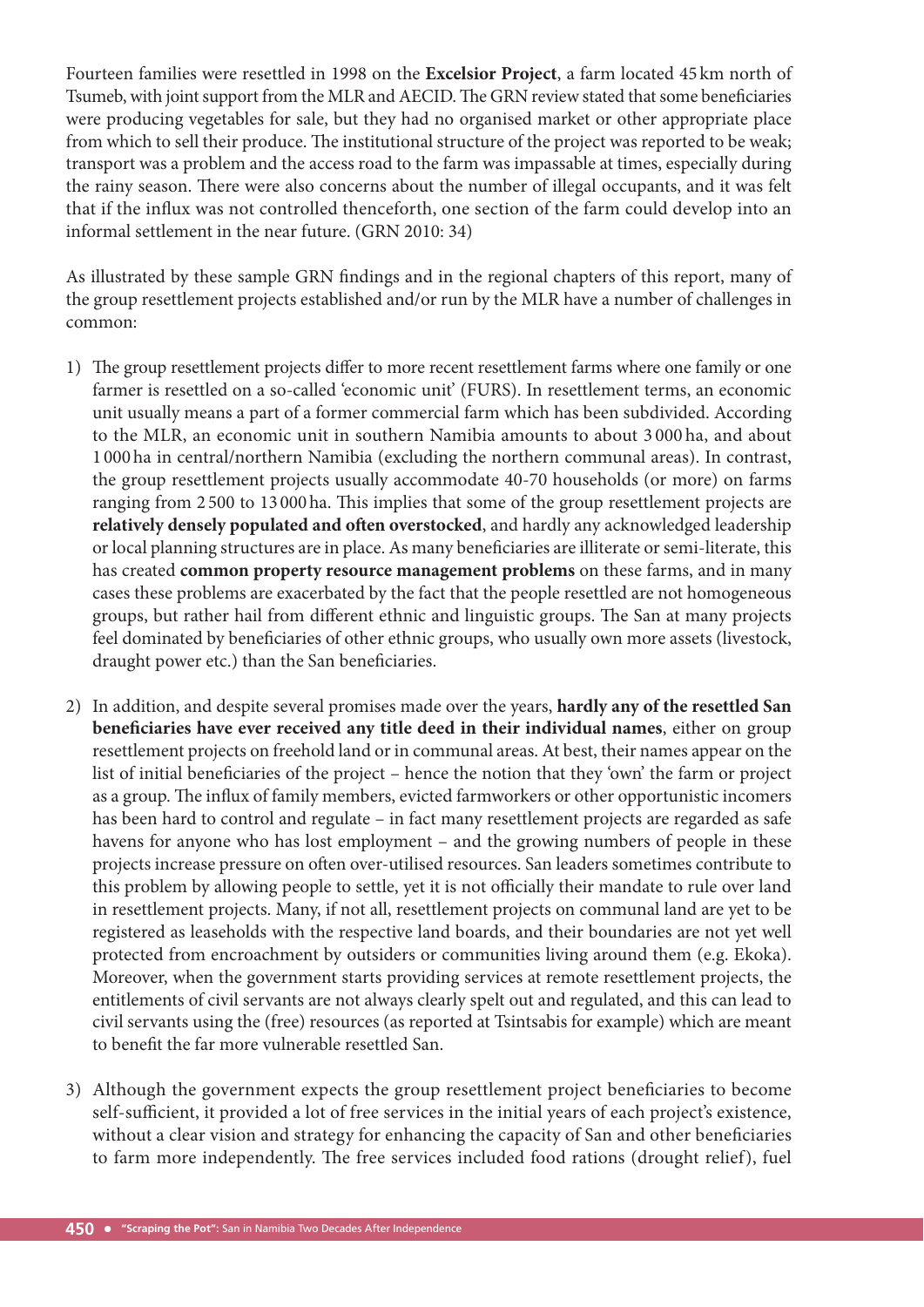and means to pump water, fencing material, tractors, trailers and other farming equipment. In some instances the support also included cattle or small stock. At many of these projects, this provision of services for free over a relatively long period has spawned a **high level of dependency** and a focus on continuous government support.

4) In an effort to improve the sustainable use of farm resources and to strengthen the livelihoods of resettlement beneficiaries, since 2006 the **MLR has engaged a number of NGOs** (e.g. DRFN, Komeho Namibia and NNF) to supply livelihood support services under 2- or 3-year contracts with the ministry, often with co-financing from donor agencies such as AECID or USAID. The MLR sought the services of NGOs because (a) it felt that it lacked capacity (human resources) to provide post-settlement support itself, and (b) it wanted to focus its own efforts on effective administration of the ongoing resettlement process and similar functions. Some of the post-settlement support programmes, such as Komeho's support at Bravo Resettlement Project in Kavango and the Livelihood Support Programme (LISUP II) in Omaheke, have contributed to improving food security and community organisation, and to some extent income diversification and effective management of farm resources and infrastructure (see Chapter 4 on Omaheke for example). However, for various reasons, the external support has not yet rendered the beneficiaries fully self-reliant. The beneficiaries are responsible for jointly managing farm resources, but, due to the large number of households involved, this usually begets common property resource management problems. The lack of education and high degree of illiteracy among beneficiaries further constrain efforts to strengthen local leadership capacity and beneficiaries' technical knowledge and skills. Cultural factors and different value systems may further compromise progress towards farming practices that sustain the resettled communities, in that, for example, beneficiaries pursue different income-generating strategies or seek a place to stay rather than an opportunity to make a living by farming. Taken together, these factors suggest that resettled communities and their leaders face challenges in taking charge of sustainable land management practices at their resettlement farms, and struggle to organise their communities to this effect. Often, the government, NGOs and donors must engage in time-consuming activities with resettled beneficiaries to define common goals and to strengthen the farmers' technical and organisational capacity accordingly, to enable them to manage the land and other farm resources independently. The questions arising are: when is it opportune to reduce or phase out the post-settlement support services in group resettlement projects, or, if the post-settlement support services must continue, what strategies should be pursued?

Overall, while there are a few positive signs of progress in some MLR group resettlement projects, most of them have yet to achieve self-sufficiency, and in some cases it is unlikely that this desirable status quo will be attained in the near future, due to the many challenges faced, such as: insufficient human capacity to provide the necessary support in areas such as strengthening local leadership and organisational capacity, housing, farming, and water infrastructure development; a lack of coordination between the stakeholders; the absence of *de jure* land rights, which has created the perception that resettlement land is open for all to use; and the increase in beneficiaries' dependency on outside resettlement support (GRN 2010: 5).

Against this background it is relevant to mention that the continuation of NGO post-settlement support to group resettlement projects – as implemented by different parties in collaboration with the MLR since 2006 – is not necessarily guaranteed, because the MLR is seeking new directions for land reform and post-settlement support. For example, post-settlement support is a topic on the agenda of the National Land Reform Forum, and the Land Reform Advisory Commission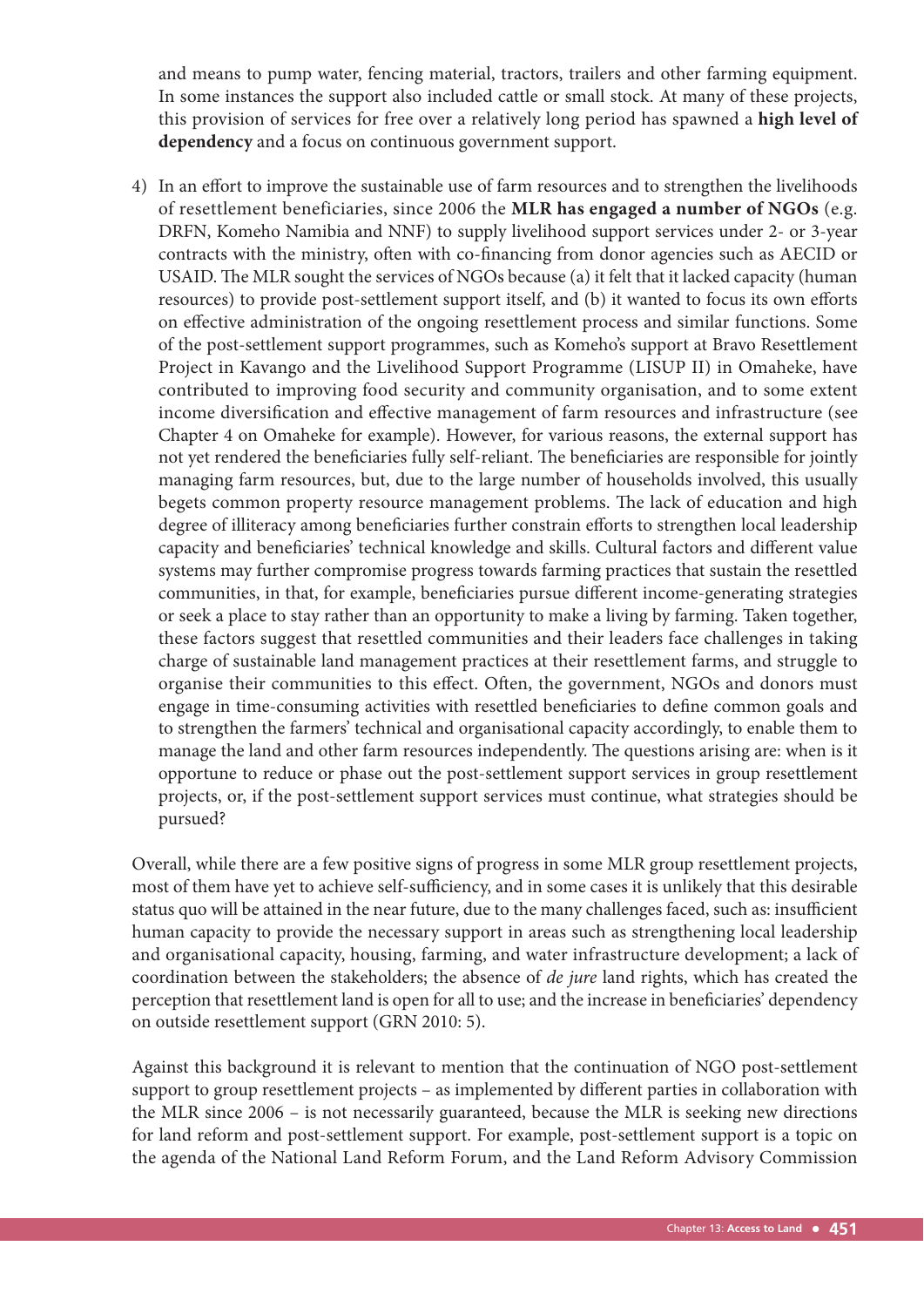has expressed the need for a social welfare approach to resettlement. Strategic decisions and the advancement of the decentralisation process in the MLR may also influence the way that postsettlement support for group resettlement projects is organised in future. For example, two years ago the MLR shared with its development partners its intention to hand over the responsibility for post-settlement support to regional councils by the beginning of the 2013/14 financial year. (At the time of writing, the MLR still seems to have this objective in mind, but has not achieved it in any region yet). Simultaneously, more staff members have been deployed to the regional offices of the MLR to advance the decentralisation process, which in some instances seems to imply that the ministry may resume its own efforts to provide post-settlement support to group resettlement projects (as presently seems to be the case in Ohangwena Region, for example).

Likewise, the NGOs partnering the MLR are seeking to develop new ideas and strategies for post-settlement support, based on their experiences with strengthening capacity and developing livelihoods in resettlement projects in recent years. All told, it is clear that post-settlement support to the San and other vulnerable people in MLR group resettlement projects is in flux, therefore proposals for the way forward are included in the recommendations section of this chapter.

# **13.2.6 Group resettlement under the Office of the Prime Minister**

Despite the known shortcomings of the MLR group resettlement scheme, the San Development Programme (SDP) in the OPM is now employing this model to tackle the land dispossession of the San in Namibia. To this end, the OPM, in cooperation with the MET and the MLR, has purchased a number of farms for San resettlement under the SDP. The seven resettlement farms south of Etosha (Seringkop, Bellalaika, Mooiplaas, Werda, Nuchas, Toevlug and Koppies) are dealt with in Chapter 6 on Kunene, Oshikoto and Oshana Regions. **Farm Uitkoms** was allocated to the San in Omatako Constituency in Otjozondjupa Region in 2008,<sup>25</sup> and **Farm Ondera** in Guinas Constituency in Oshikoto Region was recently purchased for the Hai||om in Oshivelo, most of whom have already been resettled on the farm.

Initially 54 households (306 people) were resettled on **Farm Uitkoms**, but by July 2012 there were 110 households (700 people) on the farm. The 36 brick houses built for the original beneficiaries no longer sufficed, thus new informal housing structures were erected (slightly apart from the brick houses) to accommodate the influx. Various projects were implemented (e.g. crop production, animal husbandry, grass-cutting, bakery and sewing projects), but, during one of our visits to the farm in 2012, the project manager informed us that many of the projects had ceased, one reason being that the support for some of these projects consisted of just a once-off supply of materials and possibly a little training, but no ongoing support. An eco-tourism development plan has been developed for Farm Uitkoms (OPM 2012), but this farm is far from the main tourism routes, and with no other tourist attractions in the area, tourists are unlikely to visit. All told, the support for diversifying livelihood strategies has not yet reaped any sustainable success.

The project manager also mentioned that beneficiaries tended to lack motivation to work in the community gardens, preferring to garden in their own backyards (this being one of our findings at

<sup>&</sup>lt;sup>25</sup> We include some information on Farm Uitkoms here because it was not appropriate to include it in Chapter 5 on Otjozondjupa Region, which deals specifically with Nyae Nyae and N‡a Jaqna Conservancies. Researchers visited Uitkoms twice, first for a full day and then for half a day. Due to time constraints, we were not able to apply all of our research tools there, but we did convene community meetings to discuss the most important issues, i.e. livelihoods and poverty, life on the farm compared to life before resettlement, education, external support and challenges.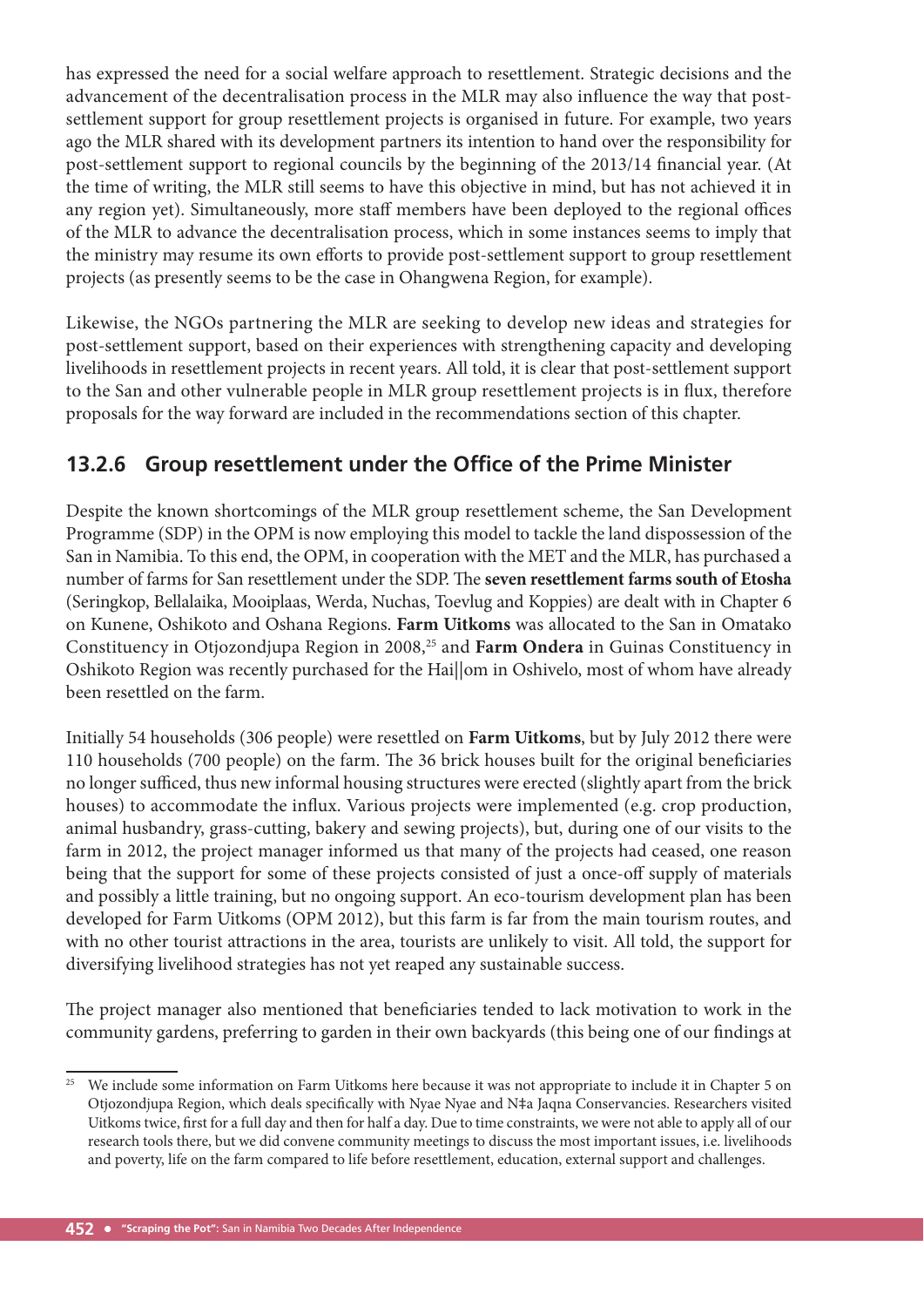many other resettlement sites).<sup>26</sup> Problematic water provision negatively impacted on cultivation activities as well. According to FGD participants at Farm Uitkoms, there were also problems with the quantities of the food aid delivered every second month: it was supplied per brick house rather than per household or individual (as at other sites), and since many people (usually two households) were living in each brick house, the supplies did not suffice. Reportedly the new settlers living in informal accommodation on the farm had not registered for food aid.

At the time of our field research, seven residents of Uitkoms had formal employment: one was a police officer in Okahandja, one was a cleaner at the government school, one was a nurse at the farm clinic, and four worked at the Otjozondu manganese mine. A few people engaged in casual work for neighbouring commercial farmers (e.g. harvesting onions), earning N\$45-50 per day for a couple of weeks/months of work, although the food which they consumed during the work period was deducted from their wages. Reportedly the farm residents were living mainly on government food aid (i.e. the San Feeding Programme) and casual work outside the farm.

The OPM is planning to relocate more San people in Omaheke to two other sites:

- About 300 residents of Epukiro Post 3 are to be resettled on a piece of land some 110 km northeast of their present home, and 20 households have already received 124 heifers and two bulls from the Namibian-German Special Initiative Programme (NGSIP) – although the cattle are currently quartered elsewhere due to the lack of boreholes at the new site.
- The San living on the outskirts of Otjinene are to be resettled at Otjiwamapeta, a piece of land some 160 km away from Otjinene (*New Era*, M. Tjituka, 28 May 2013).

Regarding San development generally, the OPM has placed a great deal of emphasis on providing land specifically for San, and housing, education and healthcare services in the new San resettlement projects. Initially the OPM did not pay similar attention to post-settlement support and developing sustainable farming livelihoods, but lately it has been paying more attention to supporting water infrastructure and livestock farming, with funding from NGSIP for example. A comprehensive strategy has yet to be formulated, and also, the challenge of mobilising the San for new livelihood activities in the SDP resettlement projects raises the issue of the need for greater engagement with them in developing the new projects, so as to avoid the risk of planning *for*, rather than *with*, the project beneficiaries. Such engagement should include exploring the implications of certain development initiatives so that the San can give their fully informed consent (see Chapter 19 on consultation, participation and representation); this would go a long way to precluding the pitfall of initiating activities which are not socially acceptable or wanted by beneficiaries, or in which only a few beneficiaries actively participate. In view of these challenges – and given the experiences of the original MLR group resettlement projects – it remains to be seen whether San people will eventually be able to develop sustainable livelihoods in these SDP resettlement projects in the absence of strong and coordinated external support.

Many of the SDP resettlement projects are located in very remote areas where infrastructure is inadequate, services are unavailable and casual work is scarce. Providing access to healthcare facilities, schools (especially secondary schools) and pension payout points will remain a challenge, and might involve considerable costs. The fact that many of the beneficiaries are pensioners (e.g. former farmworkers) who regularly need healthcare facilities exacerbates the problem. In short, it is not enough to give San people a place that they can call home; it is necessary to also ensure that

This statement also supports practices of the LISUP II programme of the DRFN and Habitafrica Foundation in Omaheke, which entailed partitioning collective gardens into plots for families/individuals.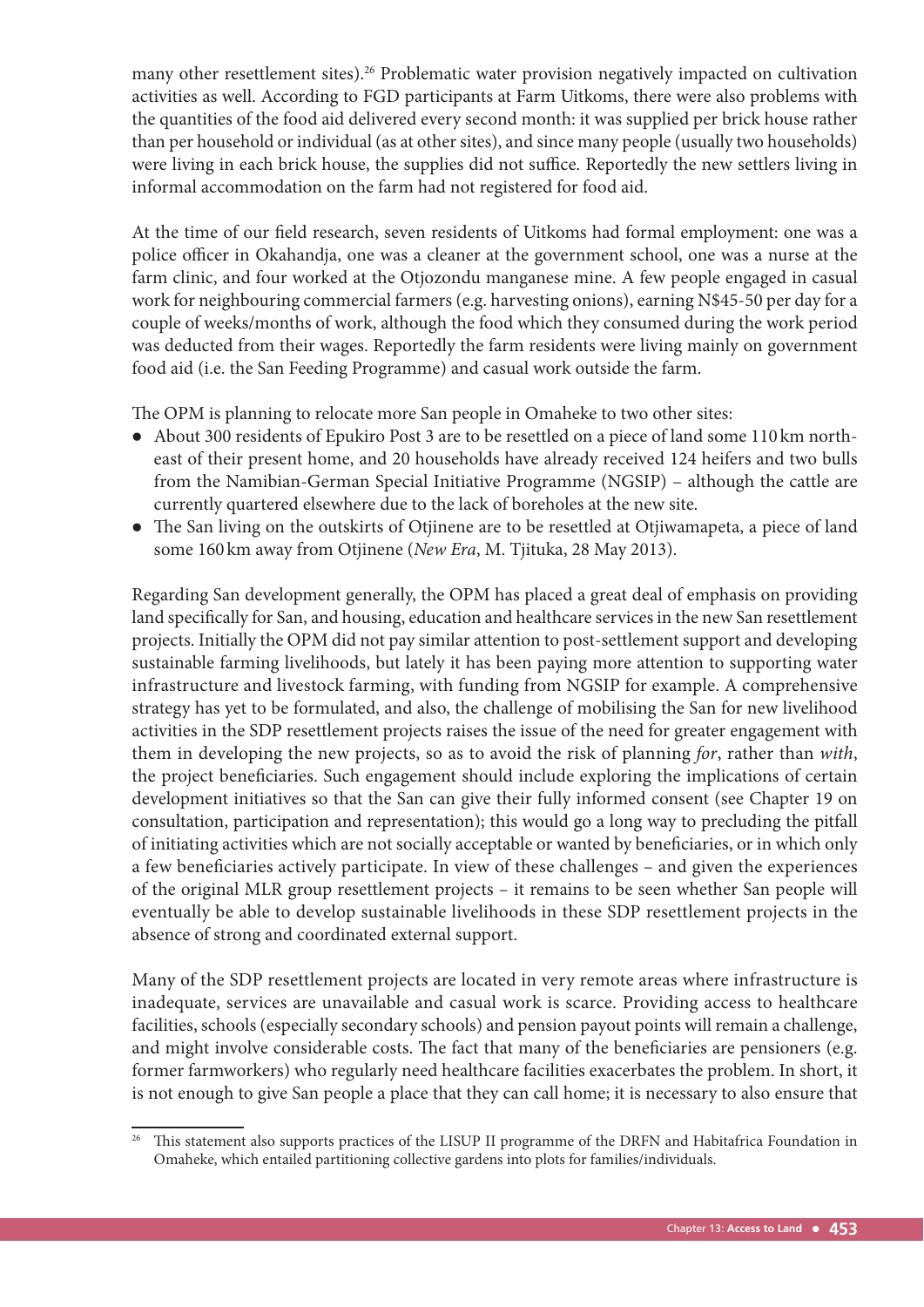sustainable livelihood options are available, and to thoroughly think through the efforts to provide education, healthcare and other services in remote locations. As experience with the MLR group resettlement projects has shown, focused and capital-intensive long-term post-resettlement support may be necessary, and if the OPM does not develop an integrated strategy for such support soon, it will run the risk of further aggravating the dependency of the San on SDP resettlement farms, as they presently subsist mainly on the San Feeding Programme and a few other minor livelihood strategies (collecting veldfood, casual work or piecework, backyard gardening etc.). This pattern is already familiar from the earlier group resettlement projects, and the question is whether this is indeed the direction that the government and the OPM want to take.

# **13.2.7 San in conservancies**

Only two of the 79 conservancies in Namibia are occupied predominantly by San:

- Nyae Nyae Conservancy, occupied by Ju|'hoansi; and
- N‡a Jaqna Conservancy, occupied by !Xun and a few Khwe, Ju|'hoansi and Hai||om.

The UN Special Rapporteur on the Rights of Indigenous Peoples, James Anaya, stated the following in his recent report titled *The situation of indigenous peoples in Namibia*:

"The conservancies are in a sense flagship programmes for the Namibian government and have been promoted as models for community-based resource management. Certainly the conservancies, especially Nyae Nyae, have allowed communities to have some measure of control over as well as derive benefits from the natural resources within the communal areas in which they live." (Anaya  $2013:9)^{27}$ 

However, the land rights of residents are not secured through the gazetting of conservancies. It is a common misconception that land rights are automatically secured for a conservancy, since the mapping of the area's physical boundaries and the definition of conservancy membership are two of the requirements for conservancy registration. In reality, conservancy members have only some management and utilisation rights over the game in the conservancy area (Nature Conservation Amendment Act 5 of 1996).

In recent years the San in both of the applicable conservancies have experienced insecurity of land rights, and have faced challenges to the control of their land and natural resources. The problem of the G|am farmers' intrusion into Nyae Nyae Conservancy is not yet resolved (see Chapter 5, pages 98-99), and N‡a Jaqna Conservancy residents have also encountered major threats to their land. The initiative of establishing small-scale farming units in N‡a Jaqna (see Box 5.6, pages 157-158), which has been put on hold, and the erection of illegal fences in this conservancy (see Box 5.7, page 159), could impose, or are imposing, serious limitations on the San's access to natural resources.

Despite the assumption that conservancies would 'save' the land for their communities, the **Nature Conservation Amendment Act 5 of 1996** in fact gives the community only resident rights over the management and utilisation of game, not rights over the land itself, nor rights over other natural resources. For this reason, Nyae Nyae Conservancy applied in 2013 to be gazetted as a community forest, since the applicable legislation, i.e. the **Forest Act 12 of 2001**, is stronger, and gives the community rights over all forest products and grazing resources.

 $27$  In fact, as mentioned further on, conservancies allow communities only to manage and utilise game, in accordance with the Conservation Amendment Act 5 of 1996.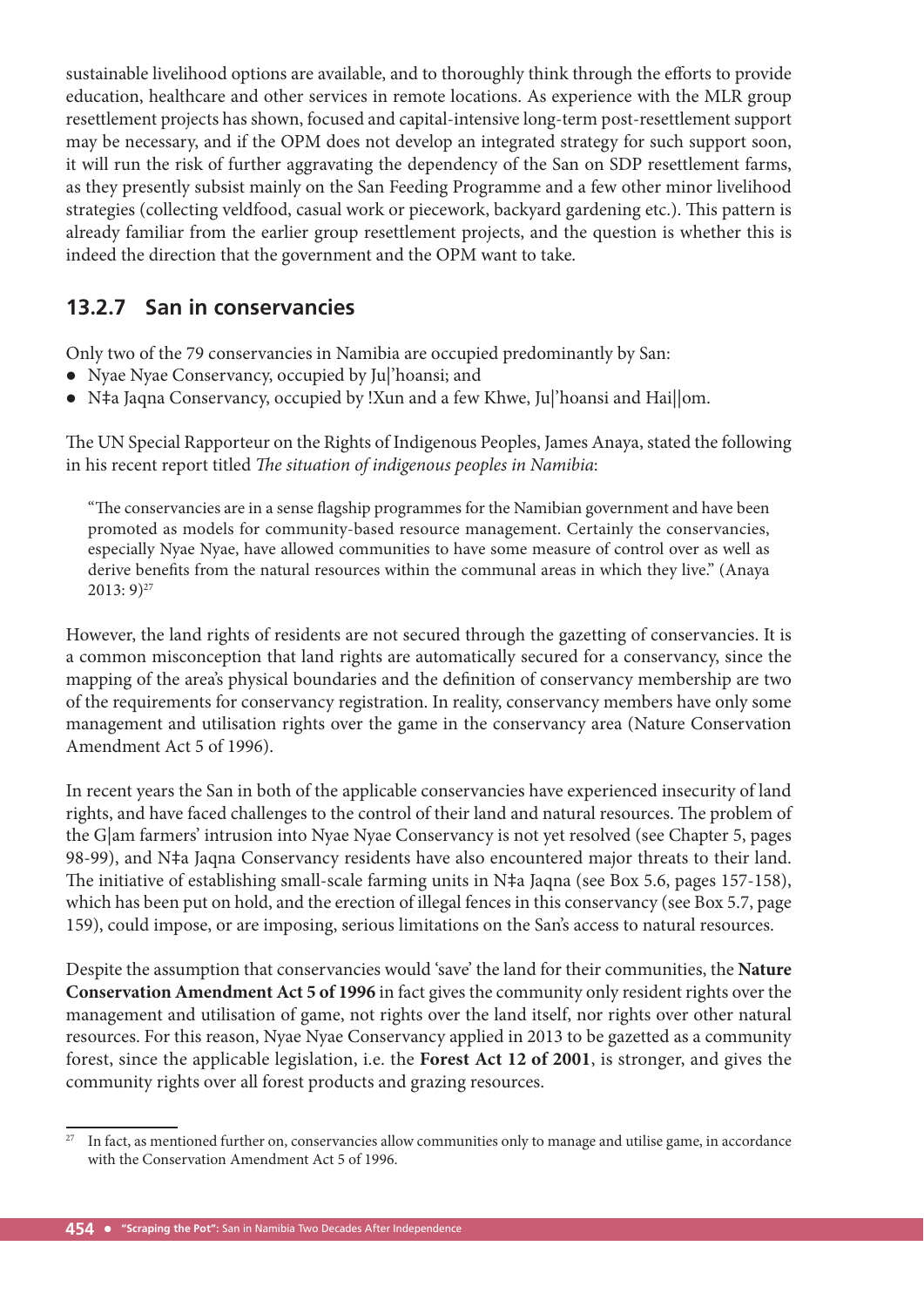#### **Box 13.1:** Communal land group rights among the San By Adey Ogunmokun

A group right is a right held collectively by a group, rather than by its individual members. In Namibia, group rights are fairly common; various ethnic groups hold a wide array of group rights.

The San have historically used the resources and land commonly, and still do so today in their different living contexts. However, the **Communal Land Reform Act 5 of 2002** does not make provision for *de jure* **group rights** to communal land and communal resources (e.g. food, medicine and building materials). San communities, like other communities living on communal land in Namibia, possess only *de facto* rights to that land and the resources on that land. Consequently, it is difficult for San people to protect their commonage from herders of other ethnic groups who encroach illegally onto their communal land (LEAD (LAC) 2006: 24-27).

The need for a legal framework for group tenure did not arise only recently: both the **National Land Policy** (1998) and the **draft National Land Tenure Policy** (2008) reiterate the need for the legal protection and security of communal land group rights (Millennium Challenge Account Namibia (MCA-N) 2011), and efforts have been made to develop a certain measure of legal security in respect of communal land group rights.

In recognition of the shortcomings of the Communal Land Reform Act 5 of 2002 with regard to securing the commonage, a discussion around the concept of group rights and its significance for various groups in Namibia (including the San) gained momentum in 2012/13, and concerns relating to the protection of traditional commonage in the face of increasing illegal fencing have fuelled the debate. It is therefore pertinent to explore what 'group rights' might entail, and the different ongoing initiatives aimed at implementing group rights in Namibia.

The **Communal Land Support Project** (CLS) (a sub-activity of the MCA-N Agriculture Project) has conducted field research to determine the best ways to vest people residing in communal areas with individual and group rights to communal land. The CLS produced a draft report in October 2013, titled *Group Rights in Communal Land*. One of the CLS proposals which would apply to the San, is for a group ("village") to define its boundaries and be legally enabled to hold the land and manage the allocation of land rights within those boundaries. In its report, the CLS recommends amendments to the Act in the longer term, and more immediate changes through the promulgation of new regulations to make this possible (CLS and MCA-N, "Policy and Legal Memorandum: Group Rights in Communal Lands", in *Group Rights in Communal Land*, October 2013).

The German development bank, KfW, through its basket fund, aims to advance the development of communal land with the objectives of improving land productivity, securing tenure rights and alleviating land hunger. To achieve its aim and objectives, the KfW has partnered with the MLR to support the ministry's **Small Scale Commercial Farms (SSCF) Development Programme**. The SSCF programme has changed its original model of a grid of fenced leaseholds for livestock farming, so as to include infrastructure support to other productive activities on the land (which could include wildlife, crop farming, poultry etc.) (see Box 5.6 on SSCFs in N‡a Jaqna Conservancy, pages 157-158). In addition, GIZ International Services and the Polytechnic of Namibia are working with the MLR to create a system for communal land registration and to introduce new methods of establishing communal land security.<sup>a</sup> The LAC's LEAD Project has undertaken research to determine what group rights are currently enjoyed by Namibia's ethnic groups, and what would be the best way to confer *de jure* group rights in a manner that is not only specific and acceptable to each ethnic group, but is also implementable.

a GIZ International Services Projects available at http://www.giz.de/themen/en/33258.htm.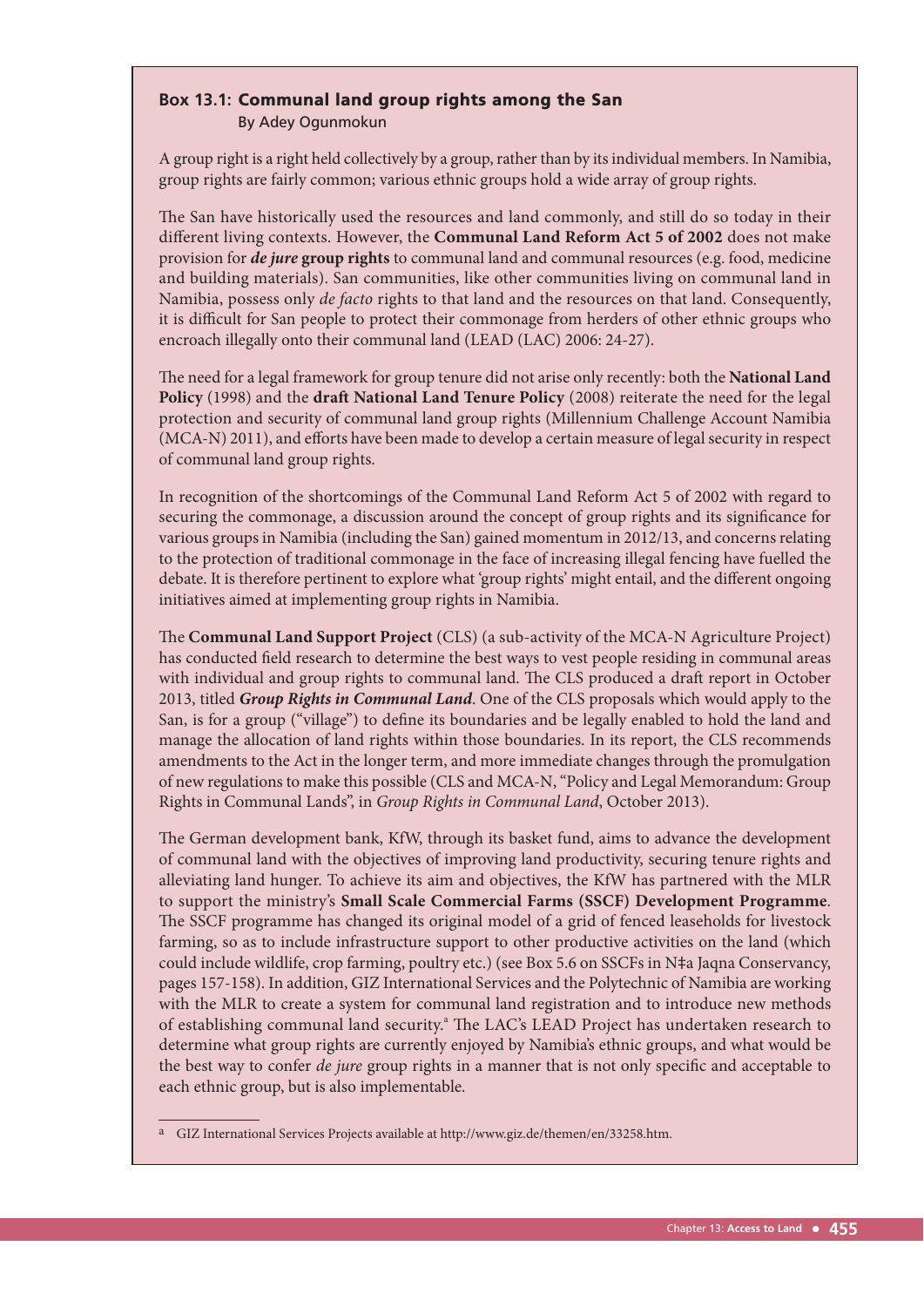# **13.3 Recommendations**

The UN Committee on the Elimination of Racial Discrimination has recommended the following for state parties to the International Convention on the Elimination of All Forms of Racial Discrimination (ICERD), which Namibia ratified in 1992:

"… recognize and protect the rights of indigenous peoples to own, develop, control and use their lands and territories. [The Committee] therefore encourages the State party, in consultation with the indigenous communities concerned, to demarcate or otherwise identify the lands which they traditionally occupy or use, and to establish adequate procedures to resolve land claims by indigenous communities within the domestic judicial system while taking due account of relevant indigenous customary laws." (UN Committee on the Elimination of Racial Discrimination 2008: 5)

Although this principle should form the foundation on which all other recommendations regarding San access to land are built, its application is simply not feasible for every area traditionally occupied by the San over time, due to the long history of immigration by Bantu-speaking groups and colonial settlers. Furthermore, there is not enough land in Namibia to implement this recommendation in view of the fact that many other Namibians are also in dire need of land.

Therefore, any party that formulates recommendations should take into account the specific land tenure systems in which San communities presently live, and, very importantly, the principle of prior consultation (see Chapter 19 on consultation, participation and representation) should be applied to impart to outsiders a proper understanding of the circumstances and ambitions of a particular community: while some would like to continue their traditional lifestyles (or reactivate them in some modified form) in combination with additional livelihood strategies (e.g. in Nyae Nyae and N‡a Jaqna Conservancies and the BNP), others might prefer to concentrate on other livelihood strategies such as crop farming or animal husbandry, and would therefore need land for such alternative purposes. Any solution reached should facilitate the strengthening of the San's cultural identity – which most of the other ethnic groups have failed to respect for centuries – since a positive appraisal of culture is strongly linked to self-confidence and thus empowerment.

#### *San in communal areas*

The African Commission on Human and Peoples' Rights recommended the following in their *Report of the African Commission's Working Group on Indigenous Populations/Communities: Mission to the Republic of Namibia, 26 July to 5 August 2005*:

"The San should be provided with communal land they can call their own. Access to land and land security for the San population is the most critical element that should be addressed by the Namibian government. Land security would greatly facilitate efforts on the part of government, NGOs, and the communities themselves aimed at addressing their critical health issues, educational and political marginalisation, and numerous social problems. The protection and expansion of land rights is one of the most fundamental interventions that can be made on behalf of the San in Namibia to secure their sustainable livelihood." (ACHPR and IWGIA 2008: 130)

This San Study has reaffirmed this recommendation, but this recommendation is very generalised, and it is necessary to look into many specific aspects in more detail. These aspects include, at the very least, the following: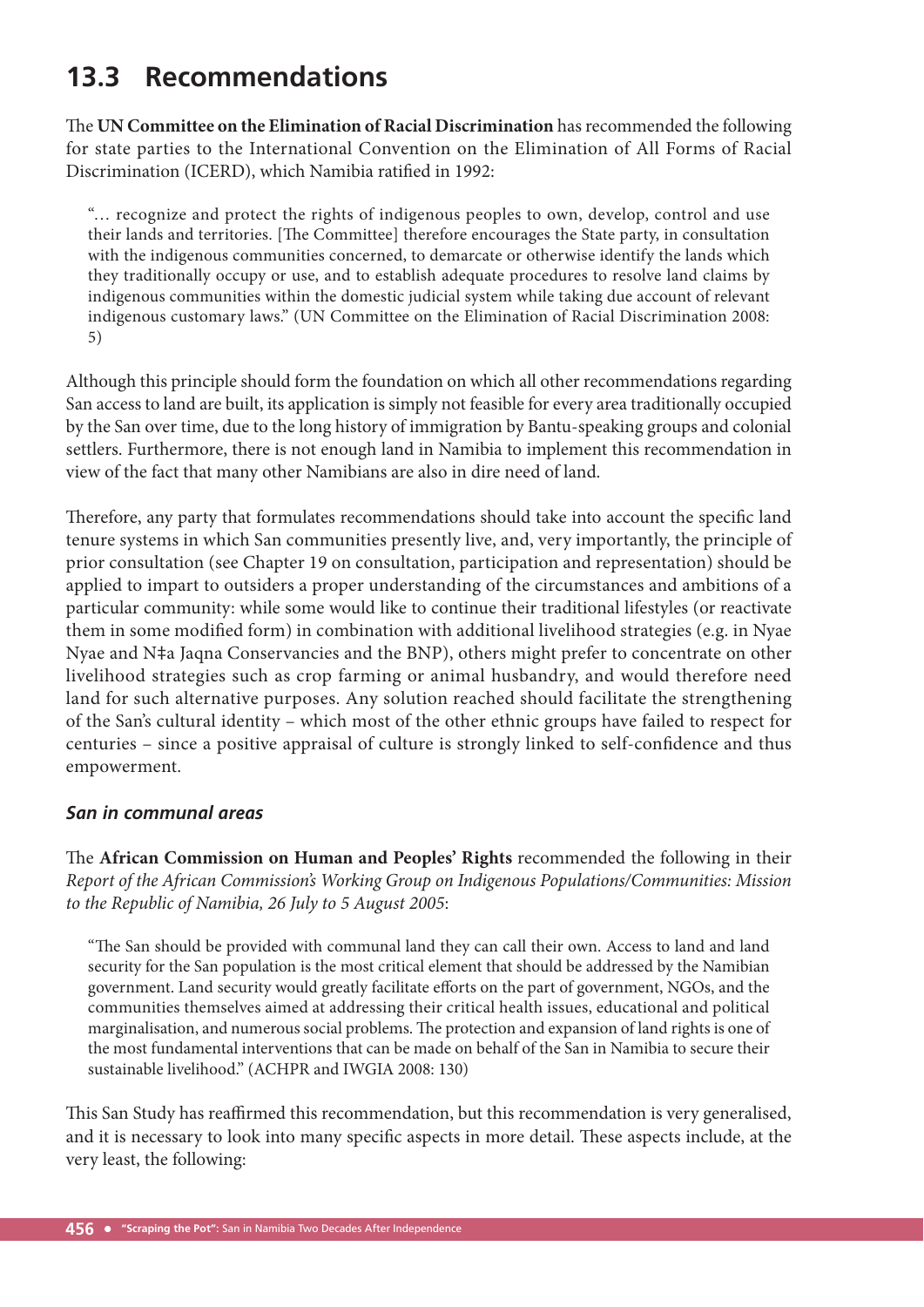- Consider recognising San TAs in areas where the San wish to have such an institution in place, in order to give them a stronger voice regarding land rights.
- Look into the possibility of establishing further conservancies or community forests for the San (e.g. on Farm Six in Oshikoto Region).
- Raise awareness among the San regarding their customary land rights under the Communal Land Reform Act 5 of 2002.
- Raise awareness among the San regarding conservancy and community forest legislation (i.e. laws pertaining to game and forest products and grazing respectively) under the Nature Conservation Amendment Act 5 of 1996 and the Forest Act 12 of 2001 (as amended).
- Capacitate the San to follow the procedures under the Communal Land Reform Act 5 of 2002 to register their customary land rights.
- Ensure that the San are not discriminated against in the registration of customary land rights under the Communal Land Reform Act 5 of 2002.
- Investigate whether the group rights initiative could be applied to secure land rights for San in specific areas.

The UN Special Rapporteur on the Rights of Indigenous Peoples, James Anaya, also recommended that, "[efforts] be made to harmonize any inconsistent laws and policies regarding conservancy areas and communal lands or other actions that promote competing interests on those lands" (Anaya 2013: 20). This point is critical because the policy frameworks of the MLR and the MET (both of which address access to land and the benefits of such access) are not sufficiently coordinated.<sup>28</sup> On the one hand, the opportunities provided by the Communal Land Reform Act to apply for customary land titles (for a maximum of 20 ha) in the communal areas could lead to a *de facto* privatisation of land, but on the other hand, efforts of the MET, which include the establishment and operation of conservancies and community forestry projects, are based mainly on increasing the mandate of local communities to access, regulate and manage the communal resources in their respective areas.

# *San in urban areas*

- Enforce the Flexible Land Tenure Act 4 of 2012 to improve tenure security for the San and other impoverished residents in urban (informal) areas.
- Provide town councils with technical support to implement the Flexible Land Tenure Act.
- The OPM should support San in urban (informal) areas, because livelihood options are more diverse there than on resettlement farms.
- NGOs should provide more support to assist the San in urban (informal) areas.
- Undertake focused efforts to improve literacy among the San in urban areas, where the need to engage with bureaucratic procedures and fulfil their formal requirements is a feature of everyday life.

#### *San in national parks*

Looking at the current situation, especially in the Etosha National Park, the implementation of the recommendations in Box 13.2 on the next page would require a serious revision of the government's current approach, which is mainly to relocate Hai||om to group resettlement projects and provide the resettled Hai||om with a tourism concession – the benefits of which are not yet clear.

<sup>&</sup>lt;sup>28</sup> For example, under the Communal Land Reform Act, the TA or communal land board can allocate land rights that could be in conflict with the game management and utilisation plan of a conservancy or community forest. Collaboration is therefore needed to avoid any potential conflicts.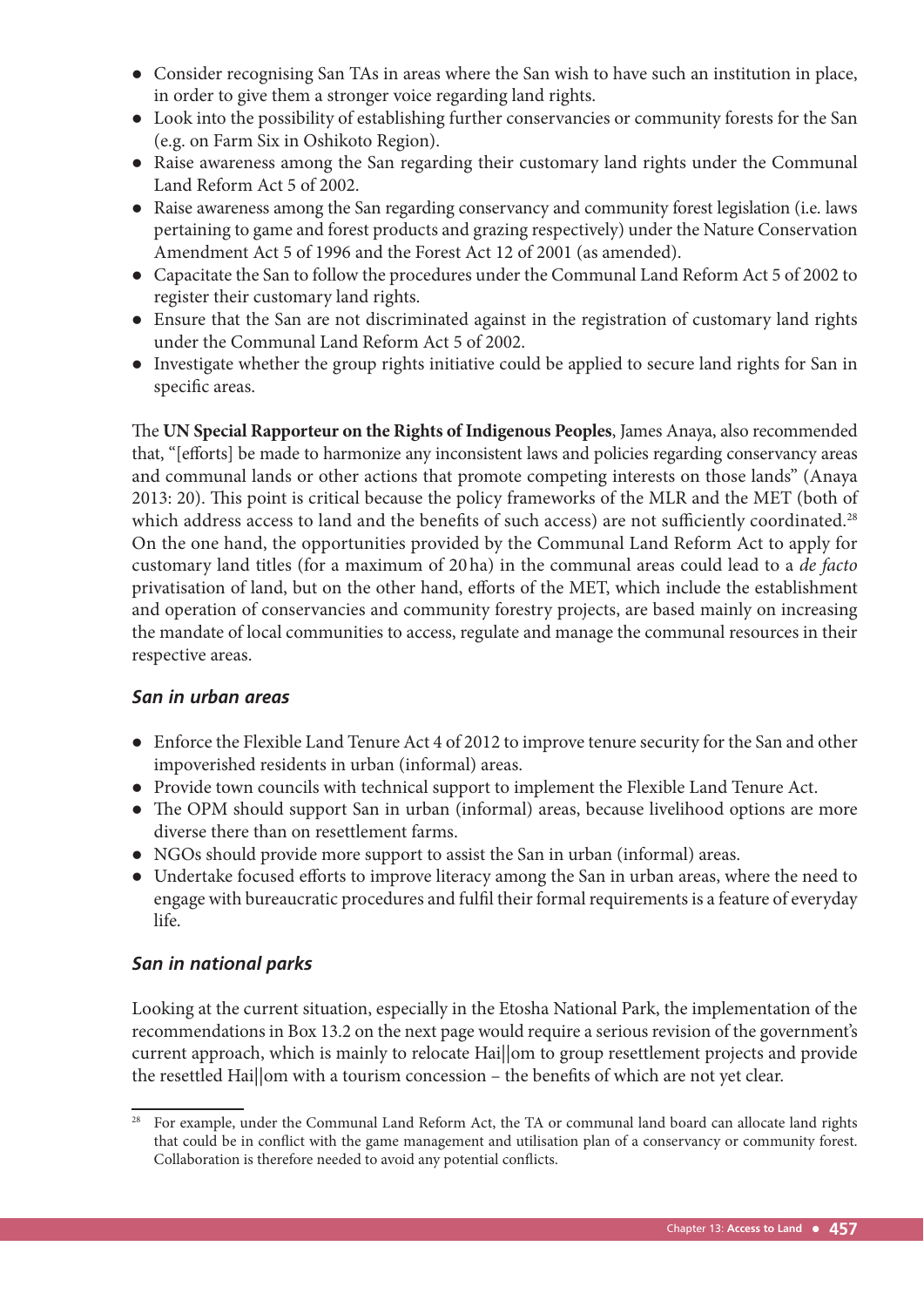#### **Box 13.2:** Recommendations by international bodies

The UN Committee on the Elimination of Racial Discrimination has encouraged state parties to the International Convention on the Elimination of All Forms of Racial Discrimination (ICERD) to do the following:

"… [strengthen] laws and policies aimed at ensuring that national parks established on ancestral lands of indigenous communities allow for sustainable economic and social development compatible with the cultural characteristics and living conditions of those indigenous communities. In cases where indigenous communities have been deprived of their lands and territories traditionally owned, the Committee recommends that the State party take steps to return those lands and territories or to provide adequate reparation measures, in accordance with paragraph 5 of general recommendation No. 23 (1997) on the rights of indigenous peoples." (UN Committee on the Elimination of Racial Discrimination 2008: 5-6)

The UN Special Rapporteur on the Rights of Indigenous Peoples, James Anaya, went even further in his recommendations based on his visit to Namibia in September 2012:

"Namibia should take measures to reform protected area laws and policies that now prohibit San people, especially the Khwe in the Bwabwata National Park and the Hai||om in the Etosha National Park, from securing rights to lands and resources that they have traditionally occupied and used within those parks. The Government should guarantee that San people currently living within the boundaries of national parks are allowed to stay, with secure rights over the lands they occupy. In addition, the Government should take steps to increase the participation of San people in the management of park lands, through concessions or other constructive arrangements, and should minimize any restrictions that prohibit San from carrying out traditional subsistence and cultural activities within these parks." (Anaya 2013: 19-20)

The government should fulfil its obligations and responsibilities under international conservation conventions to which Namibia is party, such as the **UN Convention on Biological Diversity (CBD)**, which includes a code of ethics for parties to follow in their engagement with indigenous peoples, namely the **Tkarihwaié:ri Code of Ethical Conduct to Ensure Respect for the Cultural and Intellectual Heritage of Indigenous and Local Communities,** Article 19 of which states the following:

"Activities/interactions related to biological diversity, and the objectives of the Convention, such as conservation, ought not to cause indigenous and local communities to be removed from their lands and waters or lands and waters traditionally occupied or used by them, as applicable, by force or coercion and without their consent. Where they consent to removal they should be compensated. Whenever possible, these indigenous and local communities should have the right to return to their traditional lands. Such activities/interactions should not cause indigenous and local community members, especially the elderly, the disabled and children to be removed from their families by force or coercion." 29

In addition, the CBD has adopted a number of targets related to protected areas and indigenous peoples and local communities (Borrini-Feyarabend et al. 2004):

<sup>&</sup>lt;sup>29</sup> Accessed at www.cbd.int/decision/cop/default.shtml?id=12308.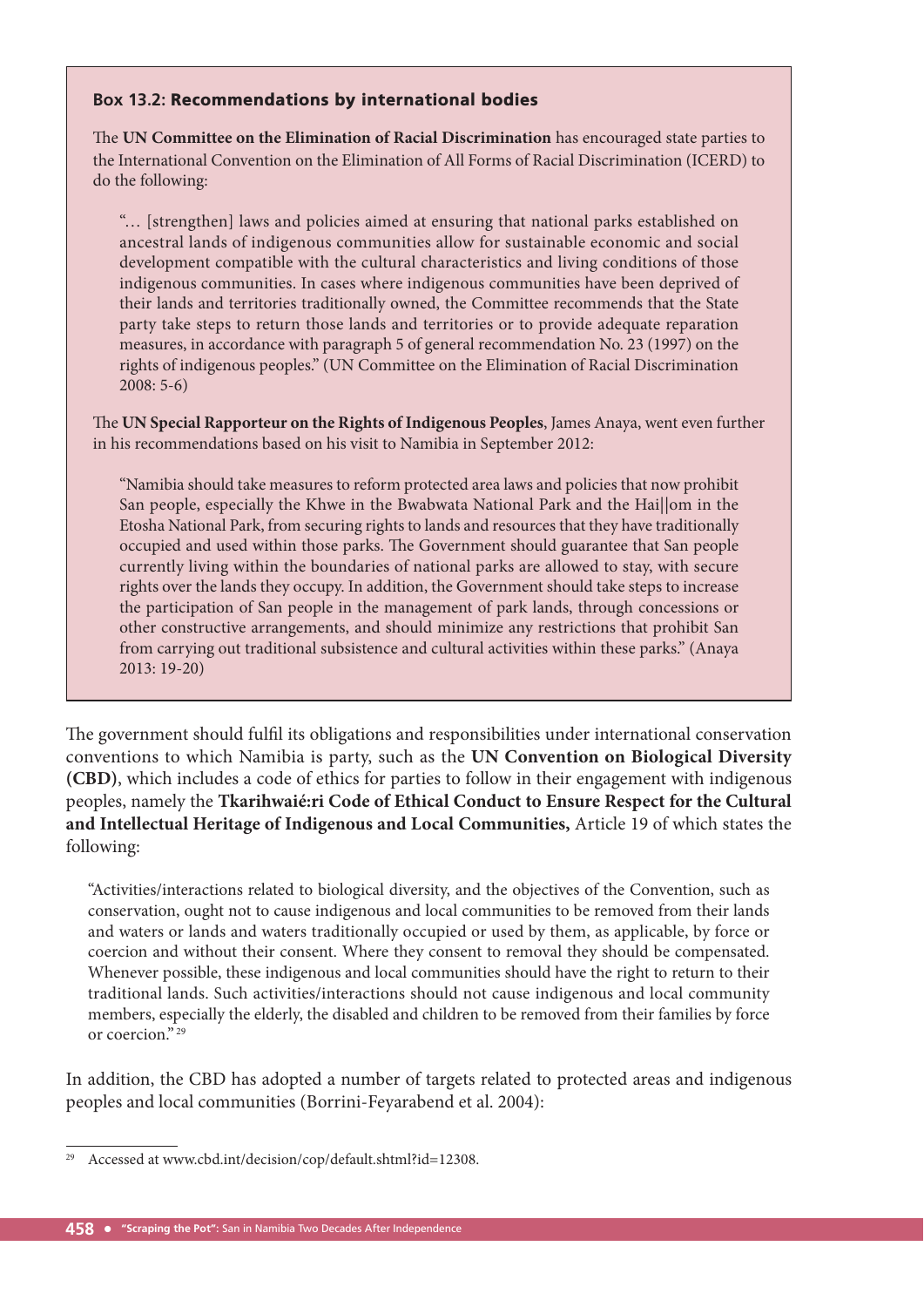- **Target 2.1:** Establish by 2008 mechanisms for the equitable sharing of both costs and benefits arising from the establishment and management of protected areas.
- Target 2.2: Full and effective participation by 2008, of indigenous and local communities, in full respect of their rights and recognition of their responsibilities, consistent with national law and applicable international obligations, and the participation of relevant stakeholders in the management of existing, and the establishment and management of new, protected areas.

Following are site-specific recommendations based on our study findings.

### *Bwabwata National Park*

- The MET and the park residents should develop a joint vision for the park's development, clearly setting out the development goals, and outlining options for development strategies that take into account the restrictions placed on people living in the park.
- To accompany this joint vision, set out a formal agreement between the MET and the residents that clearly identifies people's rights (particularly to land).
- The Kyaramacan Association (KA) should retain all income from trophy hunting in order to invest in projects to increase household-level benefits and livelihood opportunities for park residents, and to pay compensation for financial losses due to human-wildlife conflict.<sup>30</sup>
- Look into alternatives to the collective garden schemes.
- Consider projects that will strengthen the cultural identity of the Khwe.
- Consider the possibility of issuing Special Game Licenses (subsistence hunting licences) to individuals.31
- Take and monitor measures to prevent the further influx of outsiders and their livestock into the park area.
- Formalise the recognition of a Khwe (or Khwe and !Xun) Traditional Authority (TA).

#### *Etosha National Park*

The government could argue that the resettlement farms and the tourist concession provided to the Hai||om of Etosha suffice to fulfil the UN Committee on the Elimination of Racial Discrimination's recommendation of "adequate reparation measures" (see Box 13.2), but this would be debatable. Livelihood options on the farms are minimal, a high level of dependency prevails, and the few available livelihood strategies are no substitute for the sustainable livelihoods of the Etosha San in the past, which were based on hunting and gathering (and were later temporarily combined with labour for the colonial administration). Furthermore, the Hai||om have not been consulted for the negotiations on the tourist concession, and many of those on the resettlement farms have no clear information about the development and content of the concession, let alone the potential benefits.<sup>32</sup>

<sup>&</sup>lt;sup>30</sup> The government argues that it should retain a portion of the income because it is responsible for managing the park, but it should be recognised that the KA, through its game guards and resource monitors, also plays an important role in park management. Furthermore, the KA should retain the full amount of income in view of the fact that other forms of economic development are restricted in national parks.

<sup>&</sup>lt;sup>31</sup> In the |Xai|Xai area in Ngamiland, Botswana, the Ju|'hoansi can apply for a Special Game License, the regulations being that: people must carry a license with them when hunting; transfers of licences are not allowed; and for a time, only traditional weapons could be used for hunting – the latter was amended so as to permit the use of guns as well. (Hitchcock et al. forthcoming: 8)

<sup>&</sup>lt;sup>32</sup> The Head Concession Contract for the Etosha South Activity Concession Etosha National Park (MET 2012) was signed between the MET (The Concessor) and "the Hai||om Community herein represented by the Chairperson of the !Gobaub Hai- $|$ om Association (The Concessionaire)" on 27 September 2013 (see Chapter 6, section 6.3.2, page 205).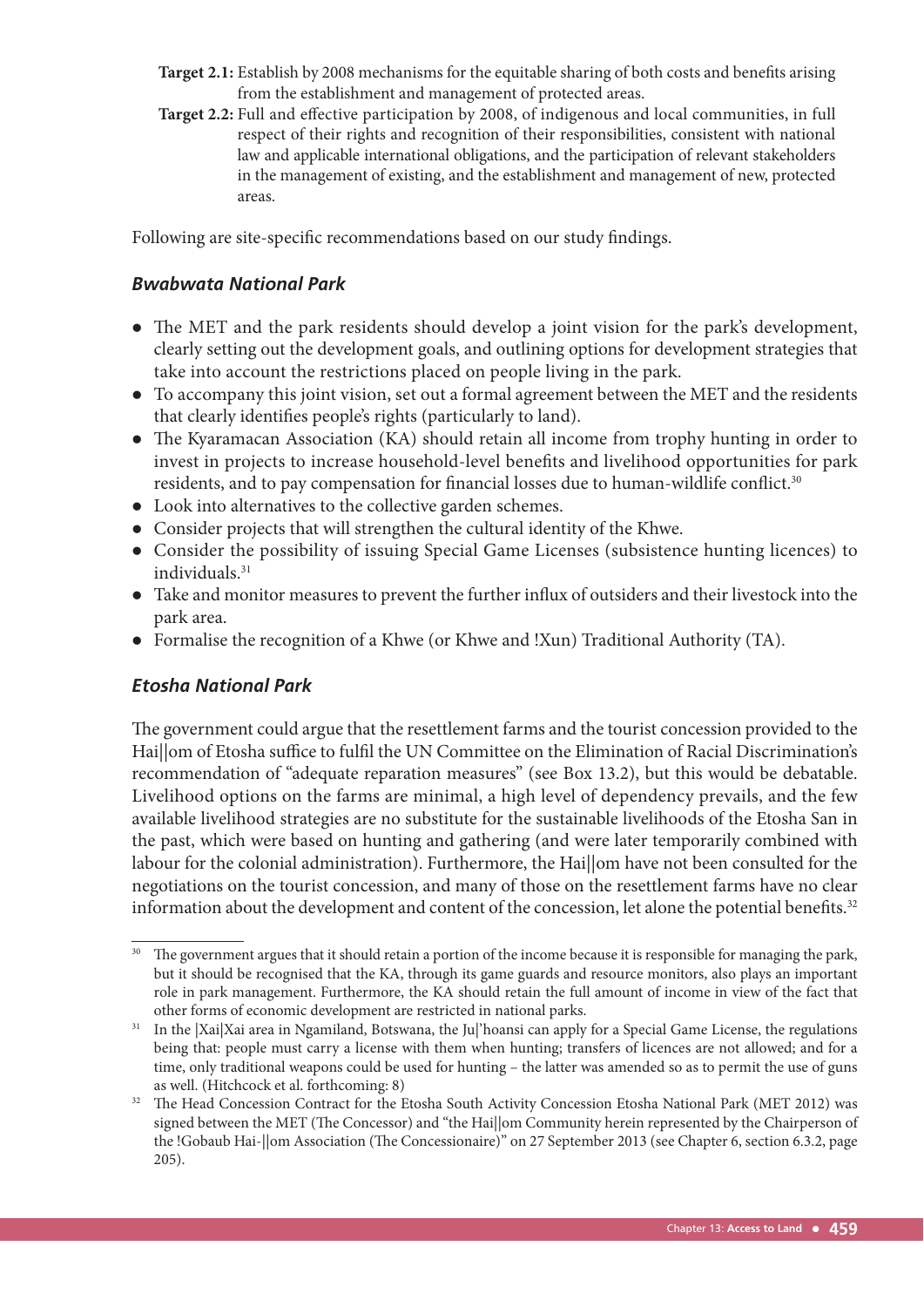Stronger action is needed to enforce laws and policies, firstly to allow for sustainable economic and social developments which are attuned to the cultural characteristics and living conditions of the Hai||om still living within the park, and secondly it would provide adequate reparation measures for those who were forced to leave the park under the former South African Administration. The first step would be to develop a benefit-sharing plan so that the Hai||om can benefit from the park's income, as part of a reparation plan to compensate them for the fact that their ancestral land was taken from them. Such a plan should focus on flexible models for the development of San livelihoods within the park, in line with the international conventions on human rights, indigenous peoples' rights and conservation to which Namibia is party, rather than merely relocating San to resettlement farms. Innovative models from Namibia as well as other countries (e.g. the joint management approach adopted in Australia's Kakadu National Park<sup>33</sup>) should be examined, and in this context, the government should strive to build on the positive outcomes of communal benefit sharing for San development in certain conservancies (Nyae Nyae) and national parks (BNP).<sup>34</sup> Other recommendations for a benefit sharing plan are as follows:

- Include the Hai||om of Etosha as members of the !Gobaub Community Association, to enable them to participate in developing the tourism concession.
- Review the MET's refusal to permit the Hai||om to operate a tourist lodge within Etosha.<sup>35</sup>
- Include the Hai||om of Etosha and not just those resettled on the farms in discussions on the tourism concession and further development of the park.
- Apply affirmative action policies to espouse employment of Hai||om within the park (see also Chapter 14 on livelihoods, food security and poverty).
- Explore options for integrating Hai||om culture into the tourist attractions in the park, not least for the purpose of creating additional employment opportunities.
- Learn from the experiences in the BNP with regard to employment opportunities.

#### *San in conservancies and community forests*

Firstly, the situation of San in conservancies and community forests where other groups form the majority, and thus dominate, is often overlooked. It is therefore necessary to ensure the participation and representation of the San in these places – examples being Okongo Community Forest and Conservancy in Ohangwena and Mashi Conservancy in Caprivi, but many conservancies which were not visited for this study also have San minorities, such as ‡Khoadi |Hôas Conservancy, ||Huab Conservancy and Sorris Sorris Conservancy, all in Kunene Region (see Mosimane 2007, and ACHPR and IWGIA 2008: 116).

Secondly, in assessing the role and potential of community-based natural resource management (CBNRM) models like community forests and conservancies, it is essential to consider not only the tangible economic benefits, but also the political and ideological benefits. San conservancies create and strengthen their members' sense of a collective identity, and promote the development

<sup>&</sup>lt;sup>33</sup> Since the late 1970s, Kakadu's traditional owners have leased their land to the Director of National Parks to be jointly managed as a national park (see www.environment.gov.au/topics/national-parks/kakadu-national-park/ management-and-conservation/park-management).

<sup>&</sup>lt;sup>34</sup> For example, all Onguma Game Reserve and Etosha Aoba lodges raise a levy of N\$ 10 per bed night sold to guests, and this levy is paid directly into the Namutoni Hai||om Trust's bank account on a monthly basis. The trust's main objectives are to, inter alia: undertake and assist community development and anti-poverty initiatives; provide opportunities and assistance in respect of house ownership, training and sustainable jobs; provide and assist with training and support to emerging micro-enterprises within the community; and promote community-based projects relating to self-empowerment and skills development. The Hai||om at Oshivelo are the target group (Onguma Private Game Reserve n.d.).

<sup>&</sup>lt;sup>35</sup> This was also a recommendation of the UN Special Rapporteur on the Rights of Indigenous Peoples (Anaya 2013: 20).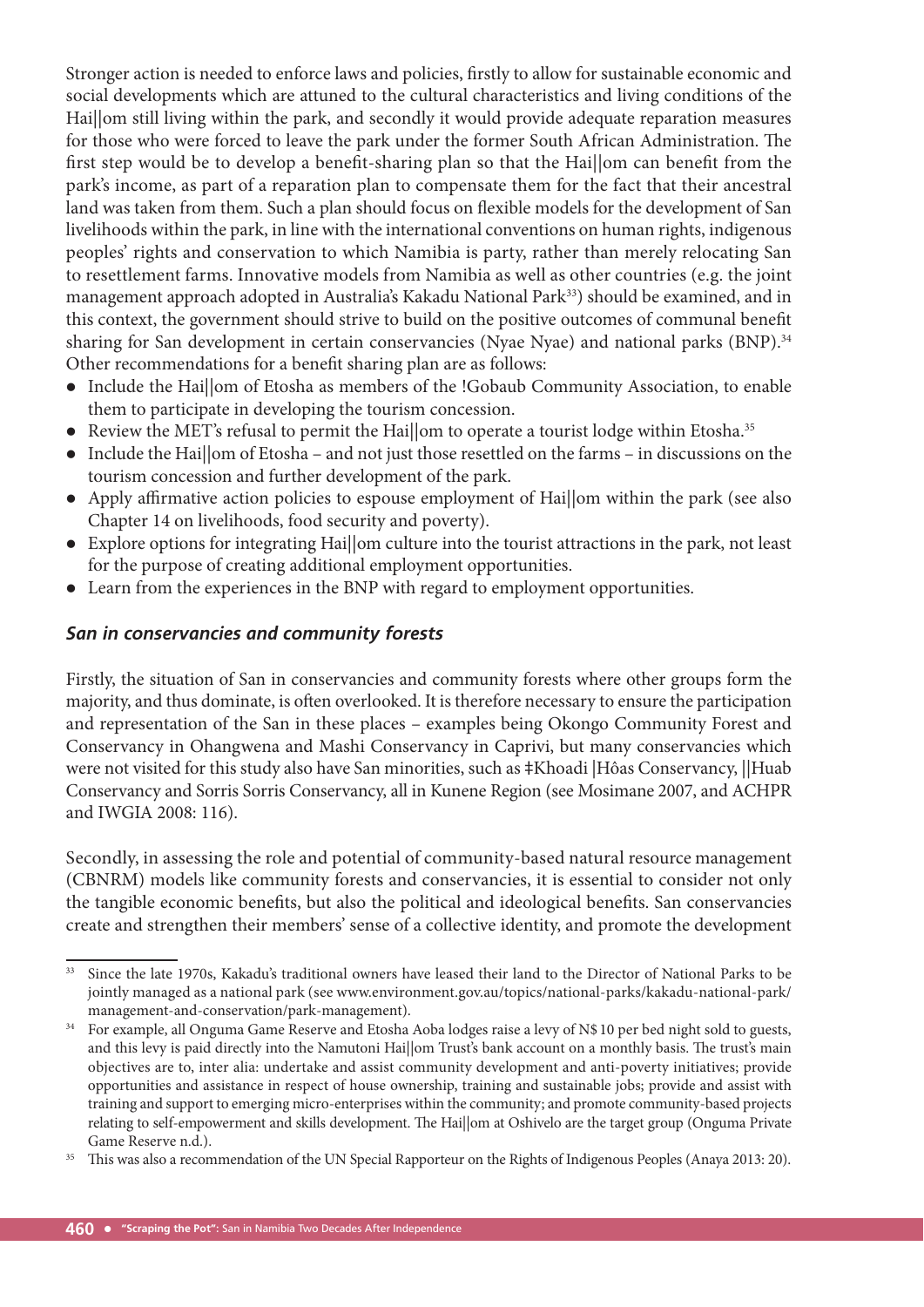of organisational capacity – by way of the conservancy committees as managing bodies. The two San conservancies, i.e. Nyae Nyae and N‡a Jaqna, have also been able to secure support from external organisations over the years (e.g. the LAC, MCA-N, NNDFN and CRIAA SA-DC). These conservancies also give the San access to traditional veldfoods, and hence a diversified and much healthier diet than in places where people rely solely on government food aid and purchased processed foods. Conservancies also provide for more diversified livelihoods (e.g. tourism-related activities, gathering, employment, crop farming and animal husbandry), and very importantly, they are able to accommodate former communal land-use practices of San communities. Therefore, CBNRM models (in this context conservancies and community forests) may be a far better means to address San landlessness than creating and maintaining resettlement projects, and this should be considered for the San still living on communal land outside the two existing San conservancies in Otjozondjupa. Additionally, it is strongly recommended that the OPM SDP resettlement projects look at possible lessons to be learned from CBNRM approaches. In this regard it should be noted that there are a number of conservancies on *commercial* land as well, 21 of which are members of the Conservancies Association of Namibia (CANAM) established in 1996.<sup>36</sup> Also noteworthy is that the conservancy model was the initial plan for the Hai||om resettlement farms in the commercial farming area south and east of Etosha (MET 2007: 2), but this plan was abandoned, for reasons unknown to the authors of this report.

On the other hand, despite the advantages of conservancies for San communities, the existing San conservancies still face a number of challenges, especially those posed by legislative restrictions on the management and utilisation of natural resources such as game (e.g. Conservation Amendment Act restrictions mentioned above in section 13.2.7). As already noted (section 13.2.7), the Forest Act gives community forests rights over all forest products and grazing resources, therefore San conservancies on communal land should also be registered as community forests – a step which Nyae Nyae Conservancy has already taken. Further, the San's rights of access to land and water should be protected by all possible means, one of which may be to provide more secure land rights by registering conservancies as leaseholds, and this possibility is currently being investigated.<sup>37</sup>

#### *San in resettlement projects*

In the 1990s the government considered group resettlement to be the most appropriate solution for addressing San landlessness, and the OPM SDP appears to have taken this route repeatedly in recent years (since 2008). However, experiences with post-settlement support to group resettlement projects where most of the beneficiaries are San, have emphasised the need for the following points of attention and changes in direction for post-settlement support.

1) *De jure* land rights of the original beneficiaries of group resettlement farms (and their children and grandchildren) need to be secured and protected, since new people tend to settle in these projects without management or control by the authorities. The original beneficiaries should be provided with proof of settlement or a title deed, and in addition, the MLR should control the influx of new settlers. Specific attention should be given to the resettlement projects located in communal areas, as their boundaries are not always properly registered with the relevant communal land board, with the result that local headmen have tended to allocate land in these projects to farmers who are not officially project beneficiaries. This has created insecurity about the land rights of the official beneficiaries.

See www.canam.iway.na/Who\_is\_CANAM/who\_is\_canam.html.

Uda Nakamela (a lawyer assisting the MCA-N Conservancy Development Support Services Project), personal communication, 9 October 2013.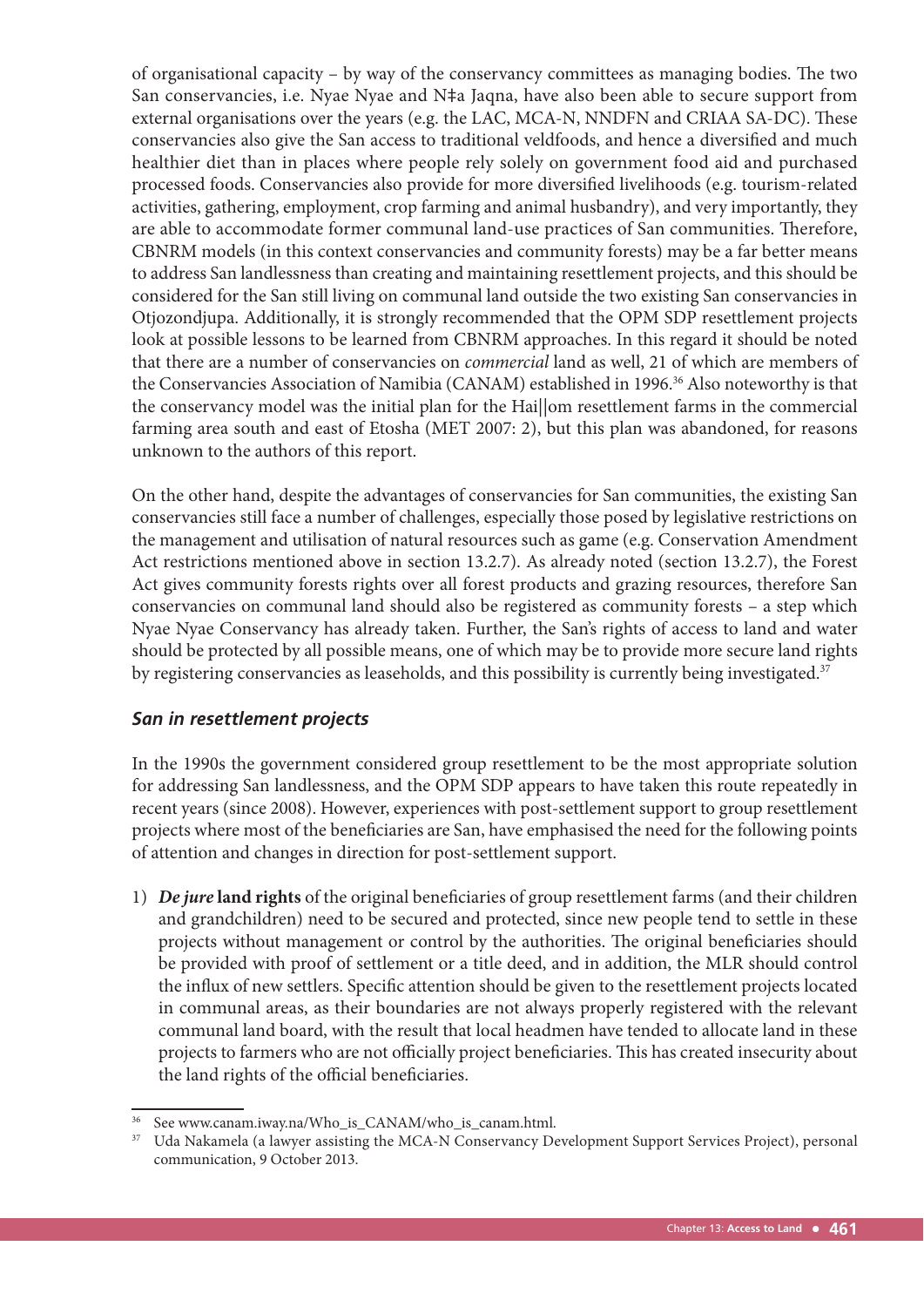- 2) Notwithstanding the positive outcomes of post-settlement support in resettlement projects in Omaheke Region and at Bravo Resettlement Project in Kavango Region, the **policy objective of self-reliance** for the San and other vulnerable people resettled in group projects should be reviewed, as common property management on farms with 50 or more families is difficult to achieve with the current high levels of illiteracy, limited incomes, limited technical capacity, inadequate access to markets, and disparate needs and aspirations of the resettled households and individuals. Increasing agricultural output to levels that guarantee food security for 50+ households throughout the year requires more technical knowledge and expertise than most of the San beneficiaries possess. This implies that a significant amount of long-term support will be needed. But also, although most beneficiaries may eventually become relatively accomplished subsistence farmers if sufficient post-settlement support is rendered, it is very likely that they will still lack the capacity required to collectively manage the farms so as to realise marketorientated production (commercialisation). To overcome this lack, partnerships between the resettled communities and NGOs should be established. These would also serve to enhance access to markets – an important condition for the sustainability of the farm livelihoods.
- 3) Further to the previous point, **alternatives to the original group resettlement model** should be explored before going on to repeatedly replicate a model which the MLR and other stakeholders have already deemed to be less successful than expected. Any new model(s) should not perpetuate dependence on external support, but rather should facilitate efforts/means to boost productive farming and income-generating projects. However, the new model(s) might also have to cater for the disparate needs and aspirations of the San and other vulnerable people, thus it might be necessary to design a range of post-settlement support models which differ in several respects. The following tentative distinctions could be made in this regard:
	- a) San people who have proved more successful at farming should be given the opportunity to participate in the FURS – as other previously disadvantaged farmers may do. Similarly, if the San concerned are living on communal land in Namibia's northern regions, they should be able to apply for a customary land title for themselves.<sup>38</sup>
	- b) For more vulnerable and elderly San, a welfare model for post-settlement support to group resettlement projects might be adequate, based on the notion that some people simply need a place to stay. Some of them might supplement their Old Age Pensions and other social grants through small-scale farming activities with a focus on household food security.<sup>39</sup>
	- c) A variant of the welfare model that targets the urban San dweller could entail that these San be given opportunities to settle and erect dwellings in urban informal settlements. Support activities could be focused on housing initiatives and income-generating projects targeting the urban San specifically. The latter could exploit the unique opportunities presented by the urban environment, such as recycling of waste.
	- d) A fourth option should be considered for San who want to farm as a collective, but who also want to increase agricultural output beyond the objective of household food security, with the support of service providers. This model should explore options for (semi-) commercial production through partnerships between the San communities and NGOs or the private

<sup>&</sup>lt;sup>38</sup> This is already possible under the current policy framework, but in practice it hardly ever happens. The government could consider actively pursuing and facilitating this option for San in the northern regions.

As Werner and Odendaal have pointed out, it is necessary to assess the feasibility of establishing such group schemes adjacent to small rural settlements or villages, for people who are not in a position to pursue sustainable land-based livelihood strategies due to their age or a lack of skills (Werner and Odendaal 2010: 169).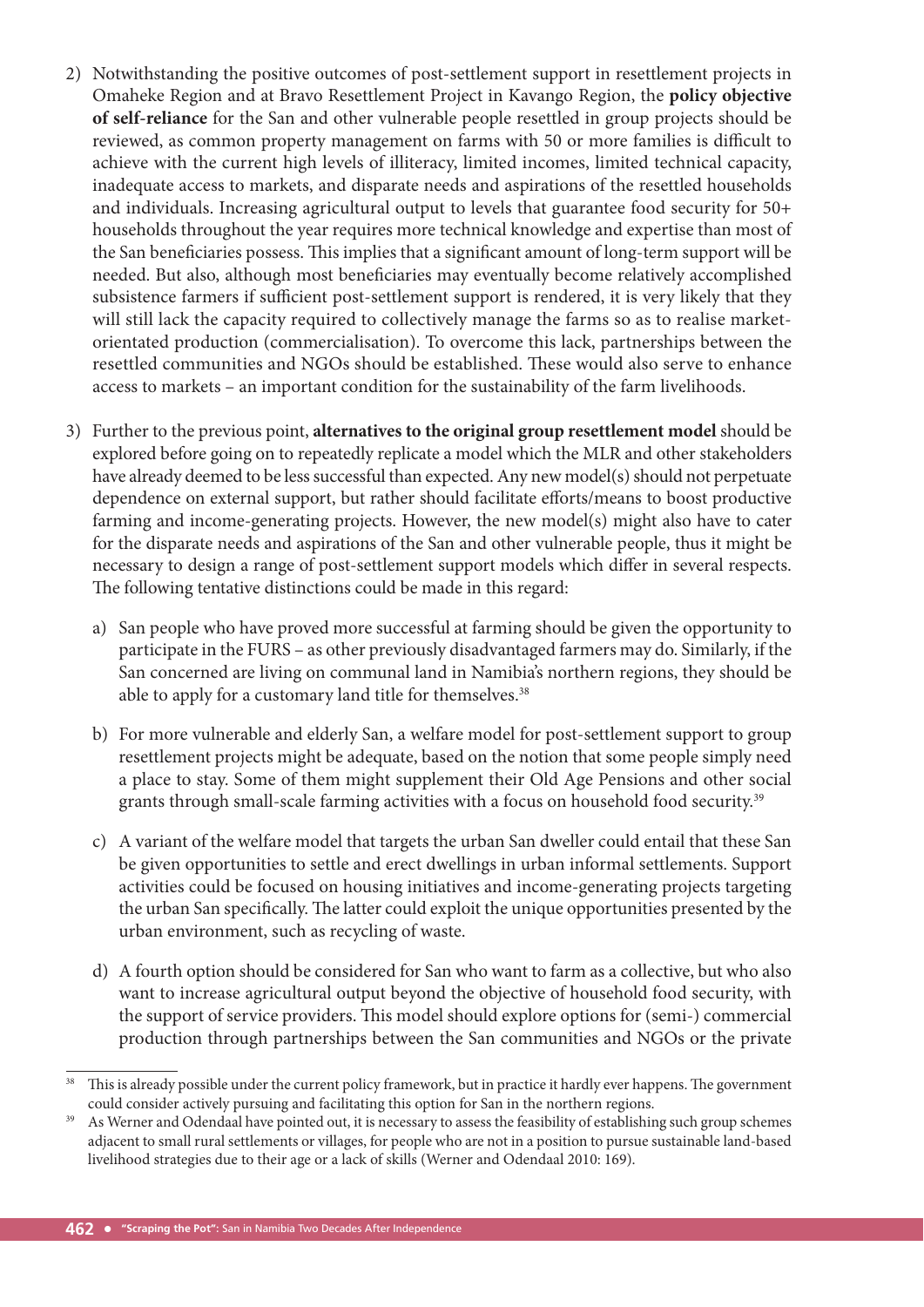sector, in much the same way as conservancies enter into agreements with third parties for tourism and hunting concessions, lodges and other such enterprises. Aspects of this model could be based on the experiences and lessons learnt from the DRFN and Habitafrica Foundation livelihood support in Omaheke, and the Komeho Namibia livelihood support in Kavango.

- 4) The communities currently resettled at group resettlement projects are very large and are **not homogeneous**, and these conditions have contributed to a lack of unity, common property management problems and a lack of agricultural progress. It is therefore recommended that any strategy adopted should entail working with smaller, more homogeneous communities on farms, i.e. groups based on kinship, and perhaps also skill levels and/or shared needs and/or unity of purpose. The issue of kinship is relevant because collaborative arrangements in San communities are still largely informed by kinship relations – a fact only vaguely acknowledged, if at all, in the design of projects to date.
- 5) The allocation of **responsibility for maintaining water supply and sanitation infrastructure** in group resettlement projects should be revisited, as community-based maintenance presents the usual challenges of common property resource management. There is also a risk of a vacuum in the delivery of these critical services to group resettlement projects – especially in the fastgrowing ones, which are most in need of these services. Two government parties have a direct interest in the provision of water supply and sanitation services in resettlement projects: the MLR and the Department of Water Supply and Sanitation Coordination (DWSSC) in the Ministry of Agriculture, Water and Forestry. Regional councils are also interested in proper service delivery in resettlement projects, but their involvement is generally limited to the servicing of land after projects are proclaimed as settlements. Since the MLR lacks capacity to render the services concerned, the DWSSC usually provides support for the maintenance of the watersupply infrastructure. Rural sanitation is a new remit for the DWSSC, for which its internal capacity is still being strengthened. As the DWSSC covers many communities in the communal areas, the maintenance of infrastructure in group resettlement projects does not always get the attention it needs to guarantee a healthy and clean living environment, implying that a more coordinated approach between agencies is needed. In particular, since the costs of maintaining pump installations and sewage facilities are beyond the means of most resettled beneficiaries, it seems that the MLR will have to budget for large-scale maintenance and repair of water and sanitation infrastructure, and that the DWSSC will have to provide the necessary technical support.
- 6) **Basic maintenance** such as repairing leaking taps, tanks and pipelines, cleaning blocked sewage systems and collecting refuse – can be organised and managed by community members, provided that time and energy are invested in establishing appropriate local structures for such duties, and that mechanisms are found for beneficiaries to make financial contributions to cover the costs of the parts needed for basic maintenance. In relatively poor communities, where many people depend on pensions to survive, this can be a challenging process. The government has paid for the replacement of broken parts, but so far has not remunerated beneficiaries who undertake basic maintenance services in group resettlement projects, as these services, and any remuneration for those who undertake them, are considered to be responsibilities of the resettled communities. However, conflicts about water distribution or maintenance backlogs are often the order of the day, as the basic maintenance services are usually carried out by a small group of people on behalf of the larger community on a voluntary basis. Therefore, the government and development partners may need to reconsider whether or not it is appropriate